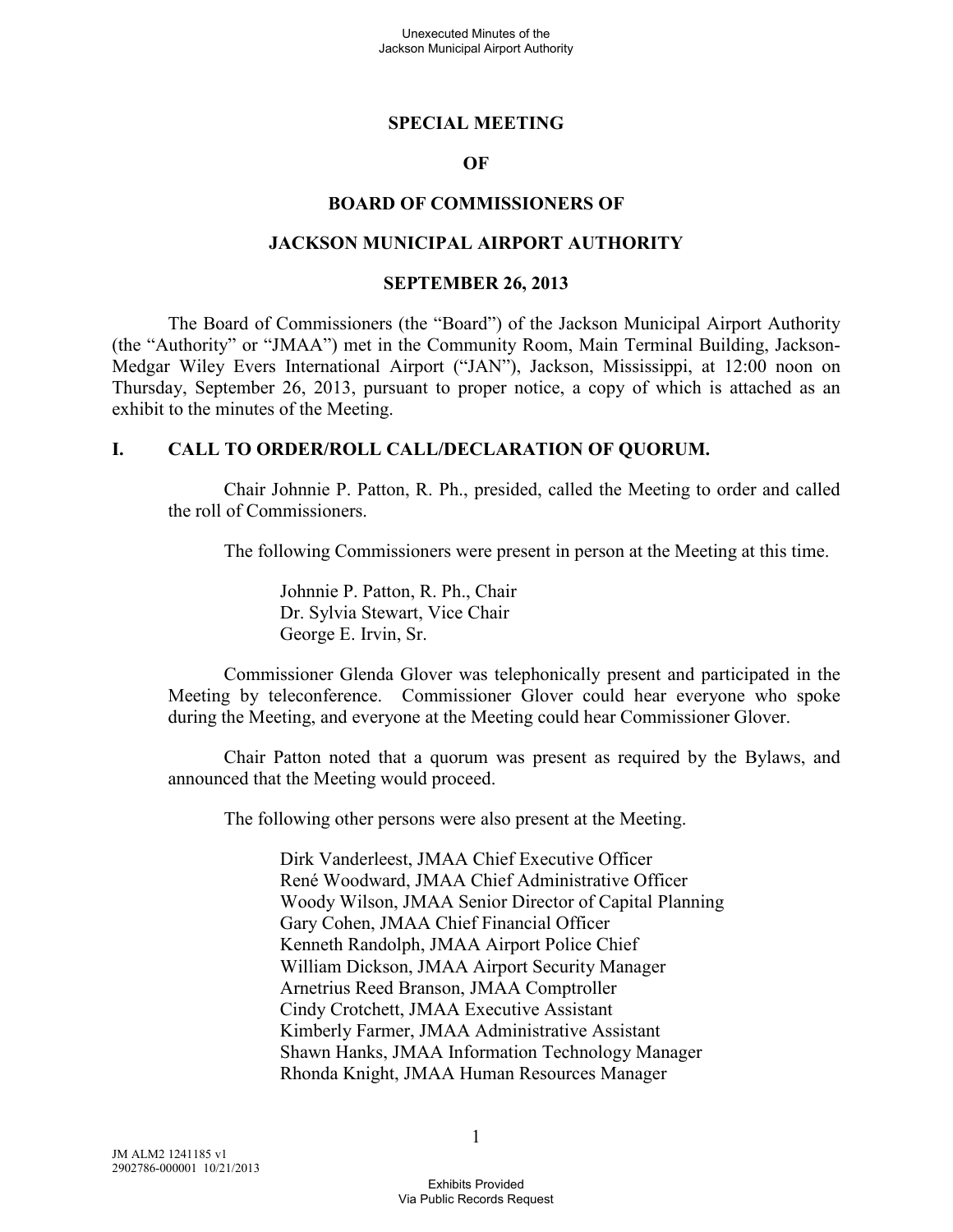Patrick Minor, JMAA Airport Security Specialist Garry Montgomery, JMAA Maintenance Manager Joyce Tillman, JMAA Facilities Engineer Jack Weldy, JMAA Properties Manager Tom Henderson, Neel-Schaffer, Inc. Chuck Lott, Neel-Schaffer, Inc. Kary Berry, HMS Host Shannon Wasson, HMS Host David Wall, SouthGroup Insurance Alan Moore, Baker Donelson Bearman Caldwell & Berkowitz Jeff Wagner, Baker Donelson Bearman Caldwell & Berkowitz

### **II. RECOGNITION OF COMMISSIONER EARLE F. JONES, JR.**

Mr. Vanderleest welcomed Mrs. Irene Jones, widow of former Commissioner Earle F. Jones, to the Meeting.

Chair Patton read aloud the resolution praising Commissioner Jones' service to the Authority, the Greater Jackson community and the State of Mississippi, as adopted by the Board on August 26, 2013. Chair Patton, Vice Chair Stewart, Commissioner Irvin, Commissioner Glover and Mr. Vanderleest expressed their personal appreciation for Commissioner Jones' service to the Authority and expressed their condolences to Mrs. Jones and the Jones family. Chair Patton and Mr. Vanderleest then presented Mrs. Jones with the portrait of Commissioner Jones which had been displayed in the JAN Main Terminal Building.

Mrs. Jones thanked the Board and Mr. Vanderleest for their expressions of appreciation and said that Commissioner Jones highly valued his service on the Board.

# **III. APPROVAL AND EXECUTION OF MINUTES.**

#### **A. Work Session of the Board of Commissioners, August 22, 2013.**

#### **B. Regular Meeting of the Board of Commissioners, August 26, 2013.**

After discussion, upon motion duly made by Commissioner Stewart, seconded by Commissioner Irvin, and unanimously approved by the affirmative votes of all Commissioners present, the minutes described above were approved as presented and directed to be filed in the appropriate minute book and records of the Authority.

# **IV. PUBLIC COMMENTS.**

None.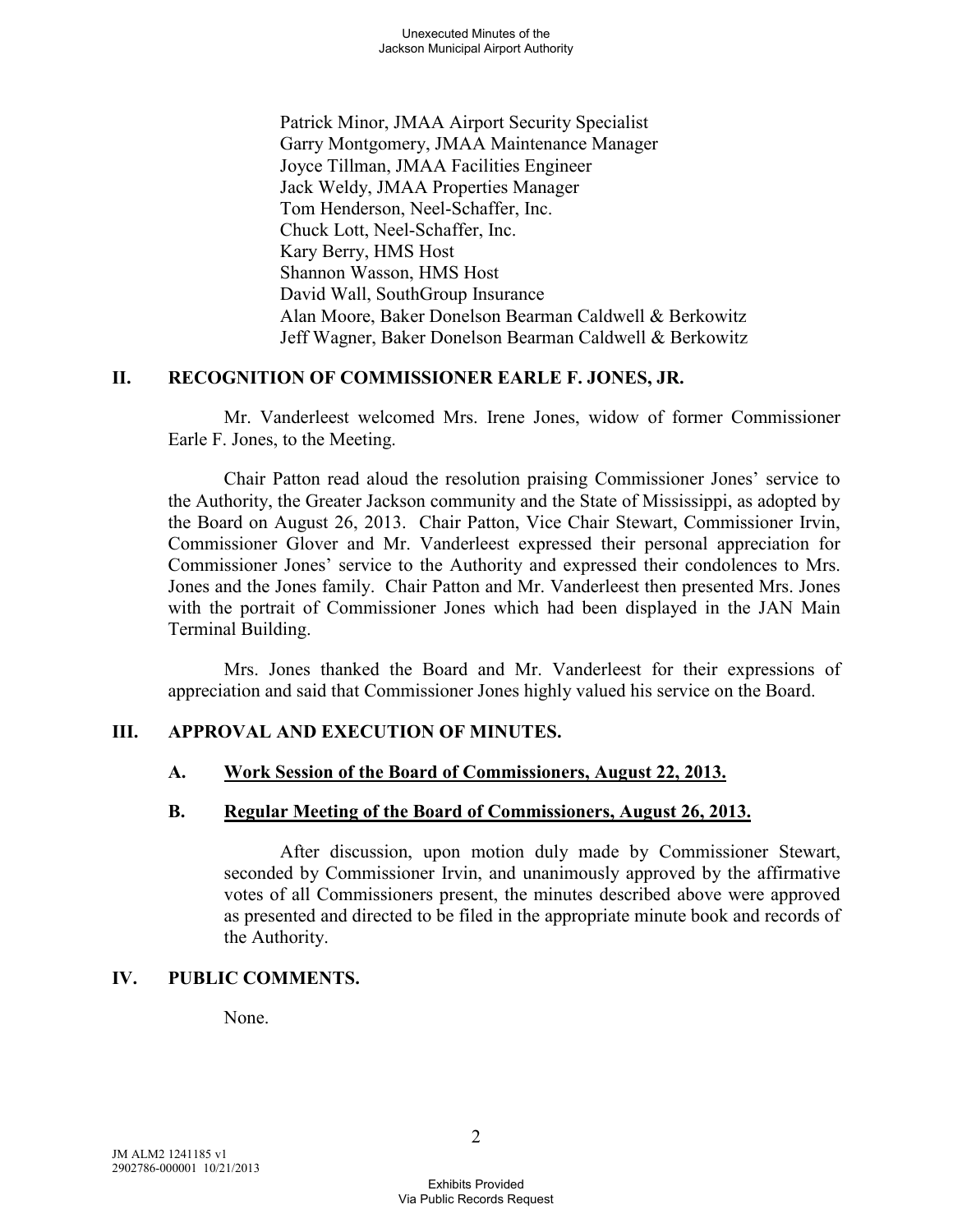### **V. REPORTS.**

# **A. Chief Executive Officer.**

**1.** *Airport Project Manager Summary, Period Ending August 31, 2013.* 

# **2.** *Airport Activity Statistics Report, Period Ending August 31, 2013.*

Mr. Vanderleest directed the Board's attention to the Airport Project Manager Summary and the Airport Activity Statistics Report as found in the packet distributed to the Board prior to the Meeting (the "Packet"), and discussed these reports with the Board. A copy of the Packet is attached as an exhibit to the minutes of the Meeting.

### **3.** *Employee and Organizational Recognitions.*

a. Employee of the Month, August 2013: Patrick Minor, Airport Security Specialist, Airport Security Department.

Mr. Vanderleest recognized and commended Mr. Minor for being named Employee of the Month for August 2013.

### **4.** *East Metro Corridor Road, Phase II.*

Mr. Vanderleest advised the Board that approximately \$22.3 Million was available for Federal Surface Transportation Program grants from the Central Mississippi Planning and Development District, and that the East Metro Corridor Commission would like to apply for a \$4 Million grant for construction of Segment II of the East Metro Corridor Road, which would connect the East Metro Corridor Road to Old Brandon Road. Mr. Vanderleest recommended that the Board approve and authorize a \$1 Million contribution for the local match required for such a grant because all of the new construction of Segment II would be on JMAA property.

After discussion, upon motion duly made by Commissioner Irvin, seconded by Commissioner Stewart, and unanimously approved by the affirmative votes of all Commissioners present, the Board adopted the following resolution.

#### **RESOLUTION APPROVING AND AUTHORIZING EXPENDITURE OF FUNDS FOR LOCAL MATCH FOR FEDERAL SURFACE TRANSPORTATION PROGRAM GRANT**

**WHEREAS**, the Jackson Municipal Airport Authority ("JMAA") is a member of the East Metro Corridor Commission (the "Commission") which is charged with design and construction of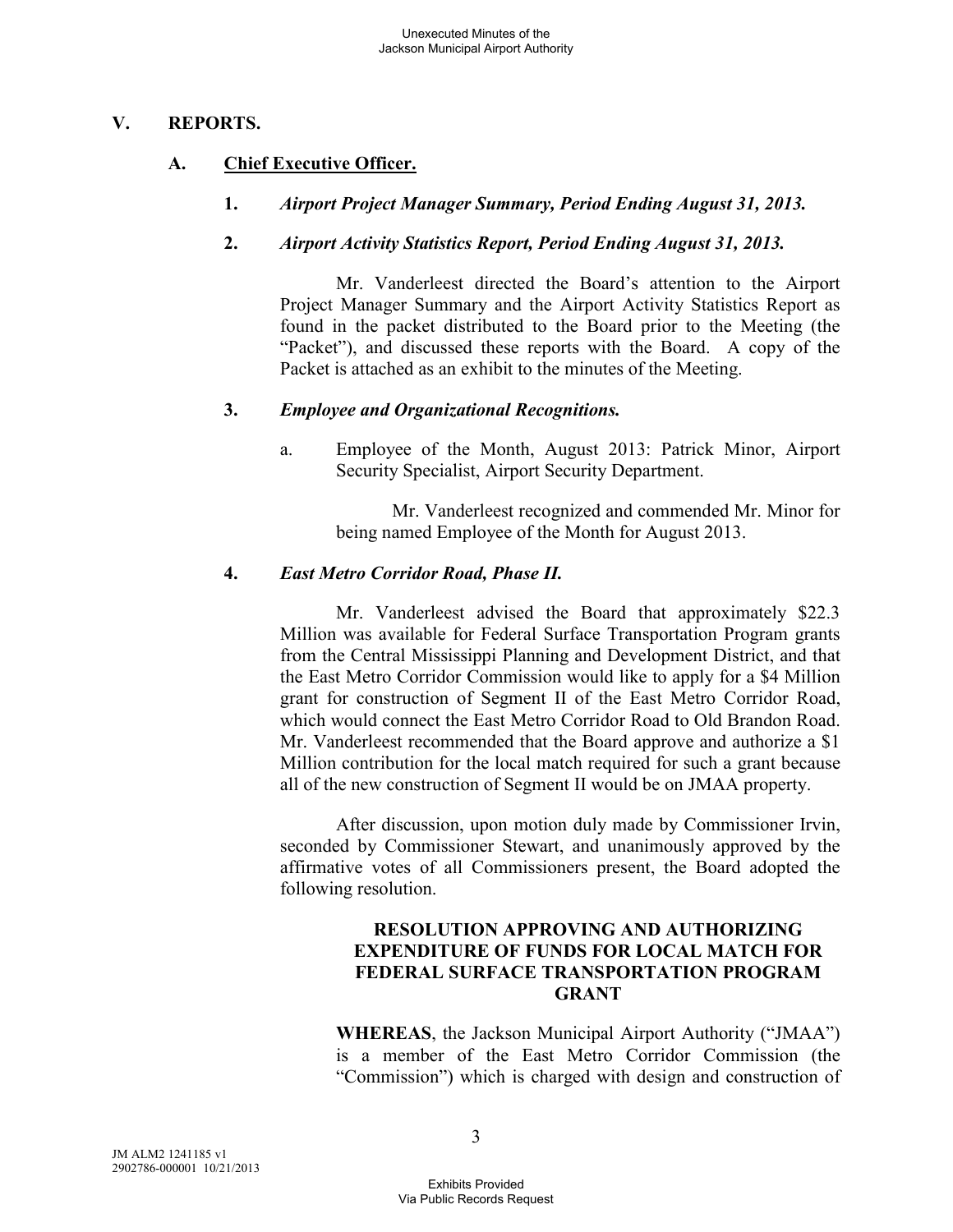the East Metro Corridor Road (the "Road"), most of which runs north and south on JMAA property along the east side of Jackson – Medgar Wiley Evers International Airport (the "Airport"); and

**WHEREAS**, the Commission has completed design of Phase II of the Road, which would connect the Road to Old Brandon Road; and

**WHEREAS**, all of Phase II would be on JMAA property at JAN; and

**WHEREAS**, the Central Mississippi Planning and Development District ("CMPDD") is receiving applications for grants under the Federal Surface Transportation Program (the "FST Program"), and the Commission believes that Phase II of the Road would qualify for such a grant; and

**WHEREAS**, FST Program grants require a local match of 20% of the grant project cost, and construction of Phase II of the Road is estimated to cost approximately \$5 Million; and

**WHEREAS**, the JMAA staff has recommended that the Board of Commissioners (the "Board") of the Authority approve and authorize the expenditure of up to \$1 million for the local match required for a FST Program grant for Phase II of the Road (the "Local Match"); and

**WHEREAS**, the Board has considered the recommendation of the JMAA staff;

**NOW, THEREFORE, BE IT RESOLVED**, the Board hereby determines that it would be in the best interests of and in furtherance of the duties and responsibilities of the Authority to, and the Board hereby does, approve and authorize the expenditure of up to \$1 million as the Local Match for a FST Program grant for Phase II of the Road.

# **5.** *Rankin First.*

Mr. Vanderleest advised the Board that Rankin First, the economic development agency for Rankin County (the county in which JAN is located), had asked the Authority about leasing space in the Atlantic Aviation FBO building at JAN. Mr. Vanderleest said that there was space available, but he did not know at this time how much space Rankin First would be interested in leasing. He asked the Board for authority to negotiate such a lease, subject to Board approval of any final lease negotiated with Rankin First.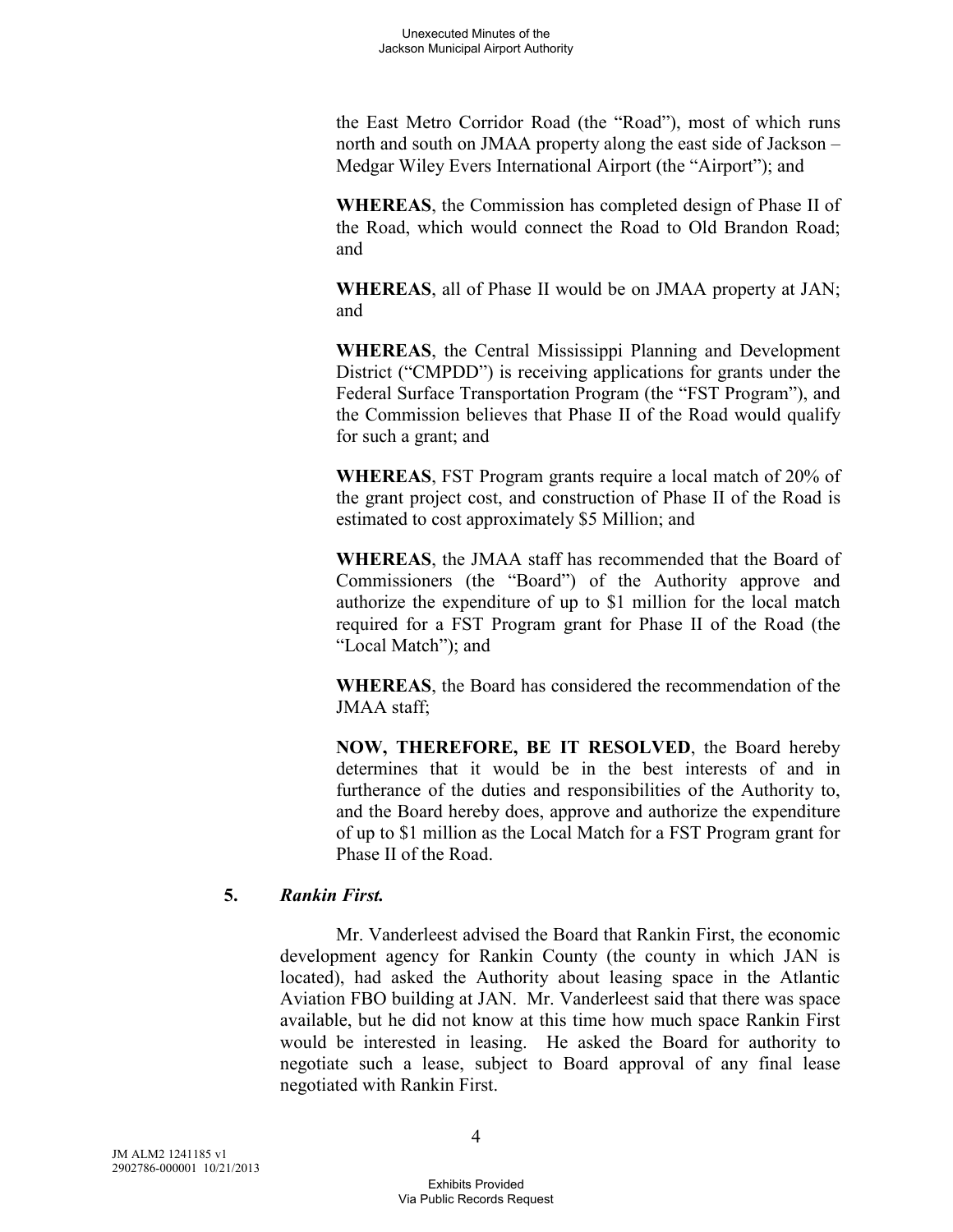After discussion, upon motion duly made by Commissioner Stewart, seconded by Commissioner Irvin, and unanimously approved by the affirmative votes of all Commissioners present, the Board adopted the following resolution.

# **RESOLUTION AUTHORIZING NEGOTIATION OF LEASE WITH RANKIN FIRST**

**WHEREAS**, the staff of the Jackson Municipal Airport Authority (the "Authority") has advised the Board of Commissioners (the "Board") of the Authority that Rankin First, the economic development agency for Rankin County, Mississippi, has expressed an interest in leasing space in the Atlantic Aviation FBO building at Jackson-Medgar Wiley Evers International Airport (the "Atlantic Aviation Building"), which is owned by the Authority; and

**WHEREAS**, the staff of the Authority has requested authority to negotiate such a lease with Rankin First, subject to approval of the final form of any such lease by the Board; and

**WHEREAS**, the Board has considered said recommendation by the staff of the Authority;

**NOW, THEREFORE, BE IT RESOLVED**, the Board hereby determines that it would be in the best interests of and in furtherance of the duties and responsibilities of the Authority to, and the Board hereby does, approve and authorize negotiation of a lease of space in the Atlantic Aviation Building to Rankin First, subject to approval by the Board of the final form of any such lease.

# **B. Attorney.**

Mr. Moore said that the attorneys had nothing to report to the Board at this time.

# **VI. ACTION ITEMS.**

# **A. Financial Matters.**

- **1.** *Financial Reports for August 2013.* 
	- a. Balance Sheet: Accept.
	- b. Income Statement: Accept.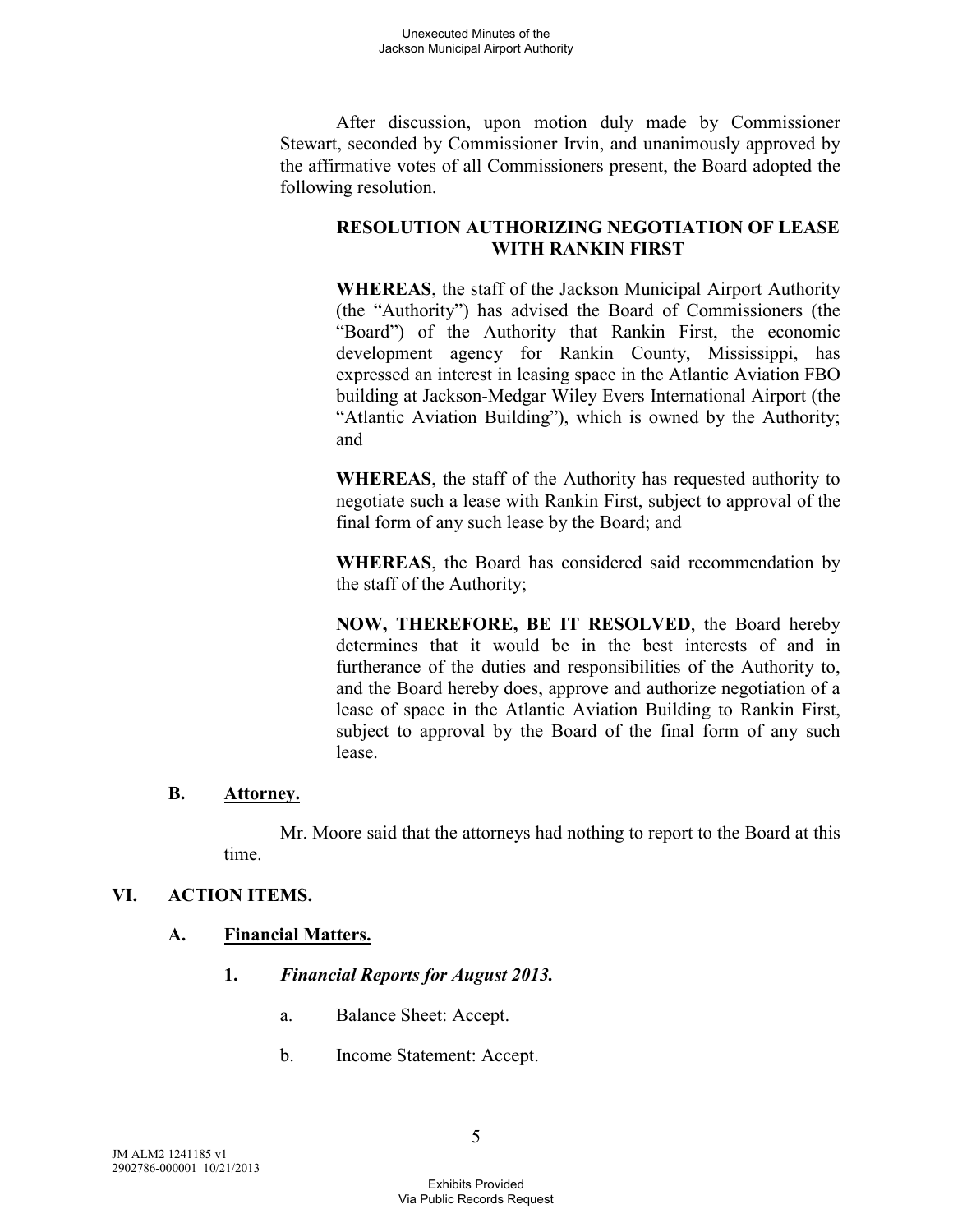c. Claims Docket for August 2013: Approve.

Mr. Vanderleest directed the Board's attention to the above referenced financial reports for August 2013 and the Claims Docket for August 2013, all of which were included in the Packet.

After discussion, upon motion duly made by Commissioner Stewart, seconded by Commissioner Glover, and unanimously approved by the affirmative votes of all Commissioners present, the Board adopted the following resolution.

# **RESOLUTION ACCEPTING FINANCIAL REPORTS FOR AUGUST 2013, AND APPROVING AND AUTHORIZING PAYMENT OF CLAIMS DOCKET FOR AUGUST 2013**

**WHEREAS**, the Board of Commissioners (the "Board") of the Jackson Municipal Airport Authority (the "Authority") has reviewed and considered (i) the Balance Sheet and Income Statement for the Authority for the month and period ending August 31, 2013 (the "Financial Reports"), and (ii) the Claims Docket for the Authority for the month of August 2013 (the "Claims"), each of which was  $(x)$ included in the packet distributed to the Board prior to the September 26, 2013, Special Meeting of the Board, and (y) incorporated herein by reference;

**NOW, THEREFORE, BE IT RESOLVED**, the Board hereby (i) accepts the Financial Reports and (ii) approves and authorizes payment of the Claims in the total amount of \$2,652,436.33.

#### **2.** *Fiscal Year 2014 Operating Budget, JMAA: Approve.*

At Chair Patton's request, this matter was deferred until the end of the Meeting.

#### **B. Service Agreements.**

**1.** *Employee Drug Testing, JMAA: Authorize Agreement (Mississippi Mobile Drug Testing, LLC).*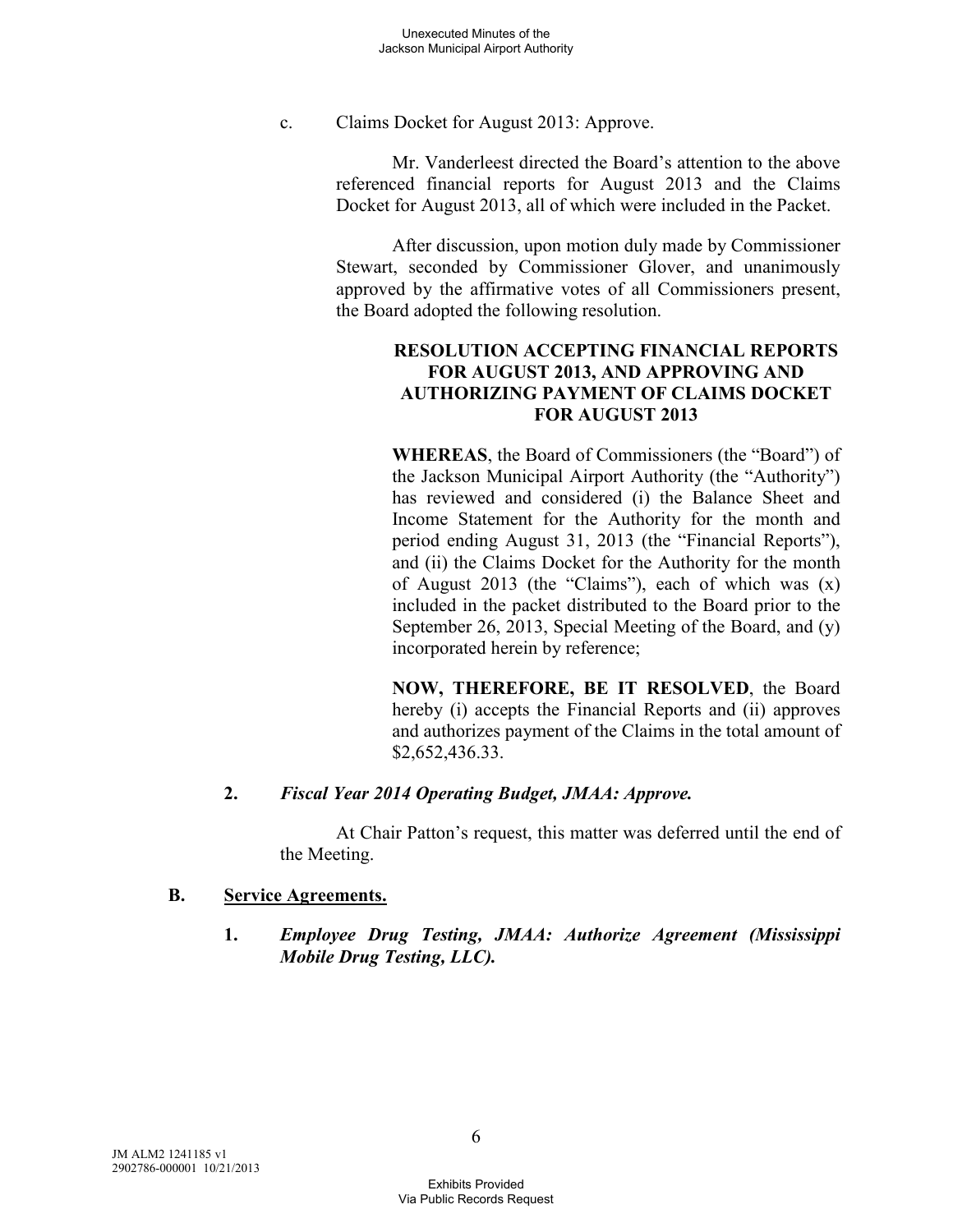# **2.** *JMAA Contract No. 011-60, Public Safety Radio System Software Agreement (Harris Corporation).*

Mr. Vanderleest directed the Board's attention to the memoranda in the Packet, which described these matters, and discussed these matters with the Board.

After discussion, upon motion duly made by Commissioner Stewart, seconded by Commissioner Irvin, and unanimously approved by the affirmative votes of all Commissioners present, the Board adopted the following resolution.

### **RESOLUTION APPROVING AND AUTHORIZING CERTAIN ACTIONS WITH RESPECT TO CERTAIN SERVICE AGREEMENTS**

**WHEREAS**, the staff of the Jackson Municipal Airport Authority (the "Authority") has recommended that the Board of Commissioners (the "Board") of the Authority approve and authorize certain actions with respect to certain service agreements identified below, all as more particularly described in certain memoranda (i) included in the packet distributed to the Board prior to the September 26, 2013, Special Meeting of the Board, and (ii) incorporated herein by reference (separately, each a "Memorandum;" collectively, the "Memoranda"); and

**WHEREAS**, the Board has reviewed the Memoranda and considered the recommendations therein by the staff of the Authority;

**NOW, THEREFORE, BE IT RESOLVED**, the Board hereby determines that it would be in the best interests of and in furtherance of the duties and responsibilities of the Authority to, and the Board hereby does, take the following actions:

1. The Board approves and authorizes negotiation and execution of an agreement with Mississippi Mobile Drug Testing, LLC ("MMDT"), whereby MMDT will provide on-site, after hours drug and alcohol screening services for post-accident, random and/or reasonable suspicion testing as required by the Authority's Drug and Alcohol Testing Policy, with fees for such services not to exceed \$5,000 (the "MMDT Agreement"), all as more particularly set out in the Memorandum dated September 10, 2013, which describes this matter, said MMDT Agreement to be in such form and to contain such terms and conditions consistent with said Memorandum as may be deemed appropriate by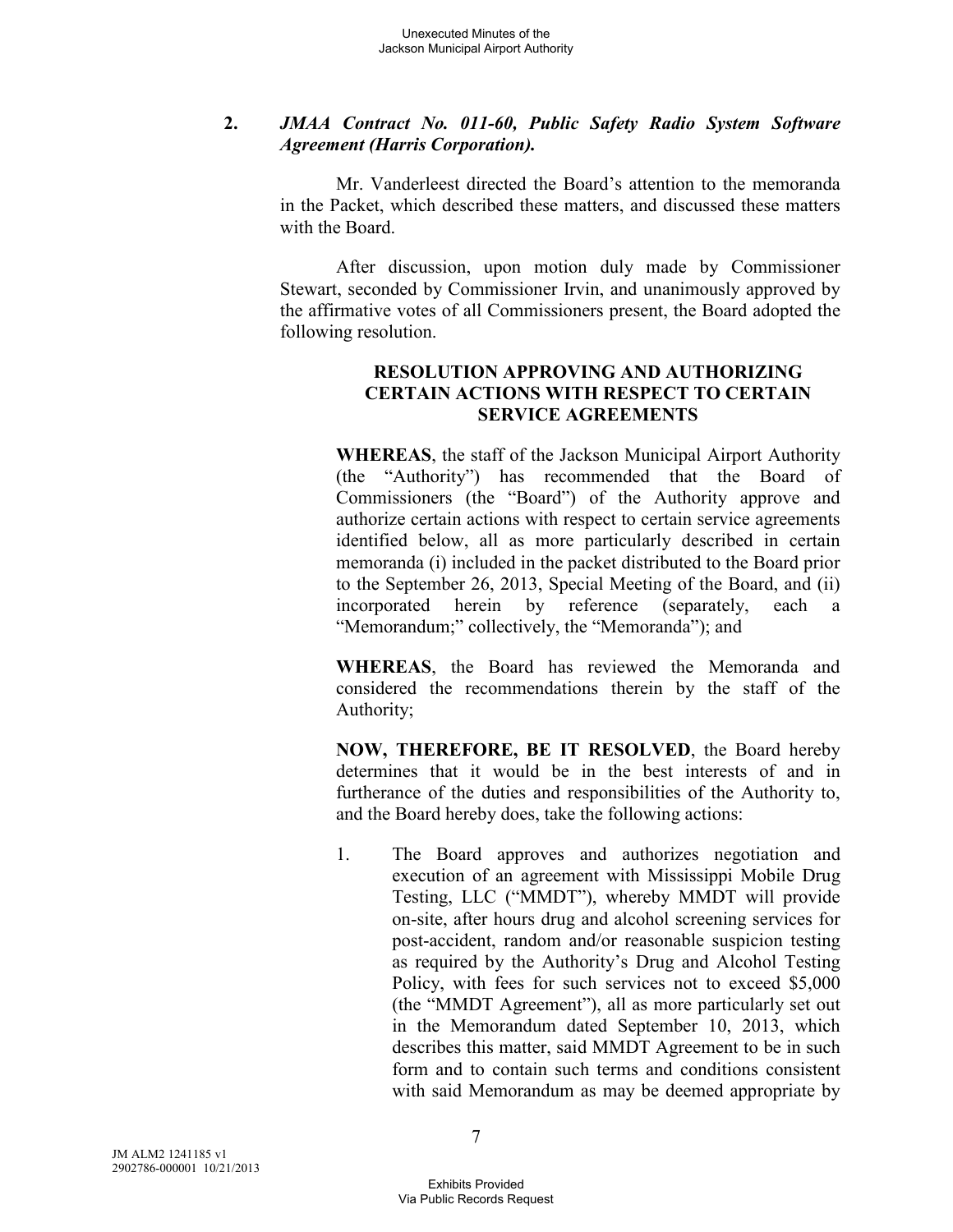the Chief Executive Officer of the Authority (the "CEO"), as evidenced by his execution thereof.

2. The Board approves and authorizes negotiation and execution of one (1) year renewals of the two existing agreements with Harris Corporation for maintenance, repair and oversight services for both hardware and software for the Authority's 700/800 MHz public safety radio and communications system, with total fees and expenses for both agreements not to exceed \$79,452 (the "Harris Renewal Agreements"), said Harris Renewal Agreements to be in such form and to contain such terms and conditions consistent with the Memorandum dated September 20, 2013, which describes this matter, as may be deemed appropriate by the CEO, as evidenced by his execution thereof.

# **C. Construction Projects.**

- **1.** *JMAA Contract No. 009-12-042, East Parallel Runway 16L/34R Pavement Rehabilitation, Phase II, JAN: Approve Change Order No. 3 (APAC-Mississippi, Inc.).*
- **2.** *Emergency Repair to Water Mains at Taxiway Alpha and Aircraft Parking Ramp, Emergency Certificate, JAN (Metro Mechanical).*

Mr. Vanderleest directed the Board's attention to the memoranda in the Packet, which described these matters, and discussed these matters with the Board.

After discussion, upon motion duly made by Commissioner Stewart, seconded by Commissioner Irvin, and unanimously approved by the affirmative votes of all Commissioners present, the Board adopted the following resolution.

### **RESOLUTION APPROVING AND AUTHORIZING CERTAIN ACTIONS WITH RESPECT TO CERTAIN CONSTRUCTION PROJECTS**

**WHEREAS**, the staff of the Jackson Municipal Airport Authority (the "Authority") has recommended that the Board of Commissioners (the "Board") of the Authority approve and authorize certain actions with respect to certain construction projects identified below, all as more particularly described in certain memoranda (i) included in the packet distributed to the Board prior to the September 26, 2013, Special Meeting of the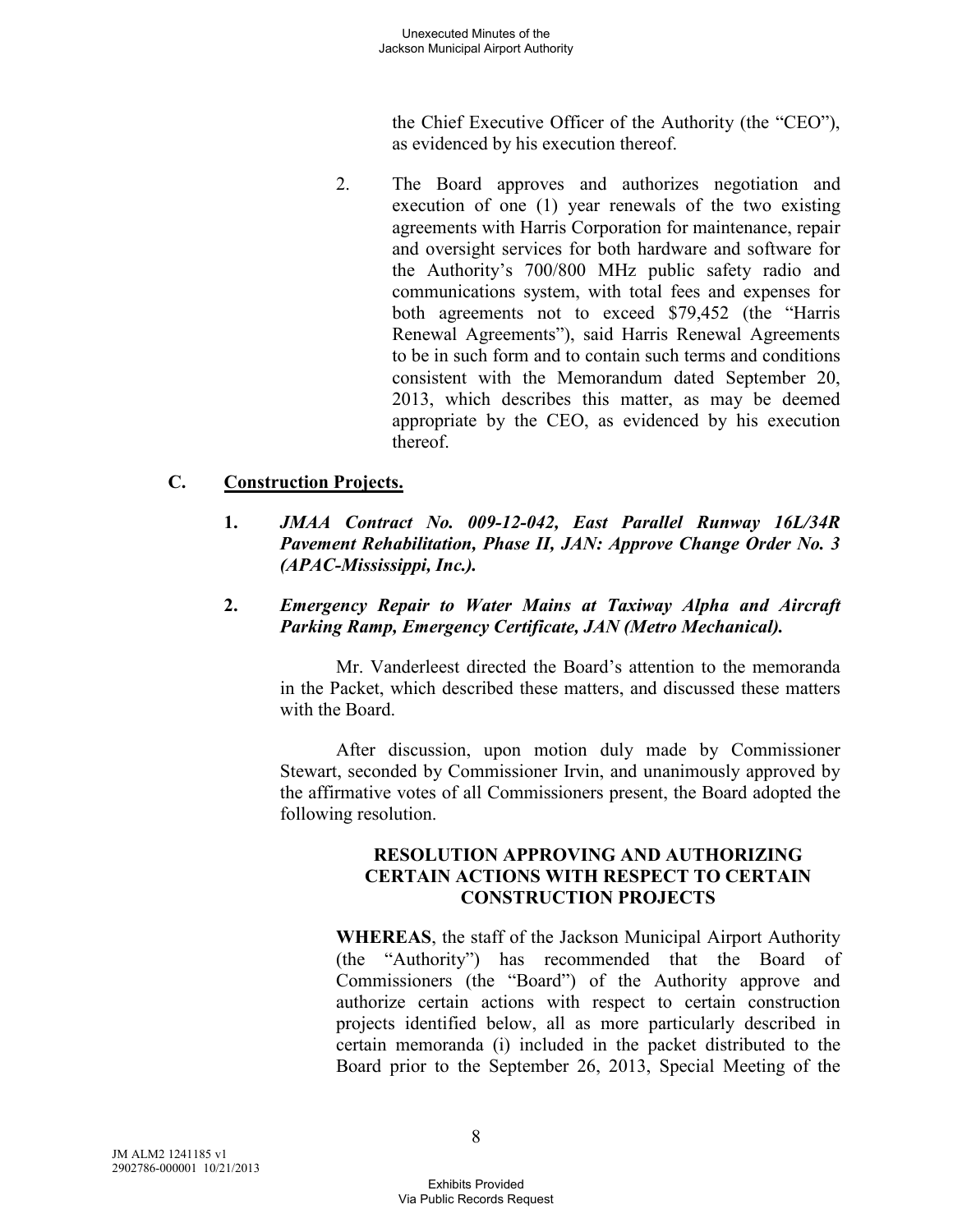Board, and (ii) incorporated herein by reference (separately, each a "Memorandum;" collectively, the "Memoranda"); and

**WHEREAS**, the Board has reviewed the Memoranda and considered the recommendations therein by the staff of the Authority;

**NOW, THEREFORE, BE IT RESOLVED**, the Board hereby determines that it would be in the best interests of and in furtherance of the duties and responsibilities of the Authority to, and the Board hereby does, take the following actions:

- 1. The Board approves and authorizes execution and accomplishment of Change Order No. 3 to Contract No. 009-12-042 with APAC-Mississippi, Inc. in connection with Project No. 009-12, East Parallel Runway 16L/34R Pavement Rehabilitation, Phase II at Jackson-Medgar Wiley Evers International Airport ("JAN"), as more particularly described in the Memorandum dated September 4, 2013, which describes this matter.
- 2. The Board accepts the Memorandum dated September 10, 2013 (the "Certificate"), certifying the circumstances and justification for certain emergency repairs to a certain water leak at JAN, and approves the repairs described in said Certificate, all as more particularly described in the Certificate.

# **D. Procurements.**

There was no discussion or action regarding procurements at the Meeting.

# **E. Grants.**

There was no discussion or action regarding grants at the Meeting.

# **F. Other Matters.**

# **1.** *Equipment Maintenance Service Operating Agreement, JAN: Authorize Agreement (Global Aviation Services, LLC).*

Mr. Vanderleest directed the Board's attention to the memorandum in the Packet, which described this matter, and discussed this matter with the Board.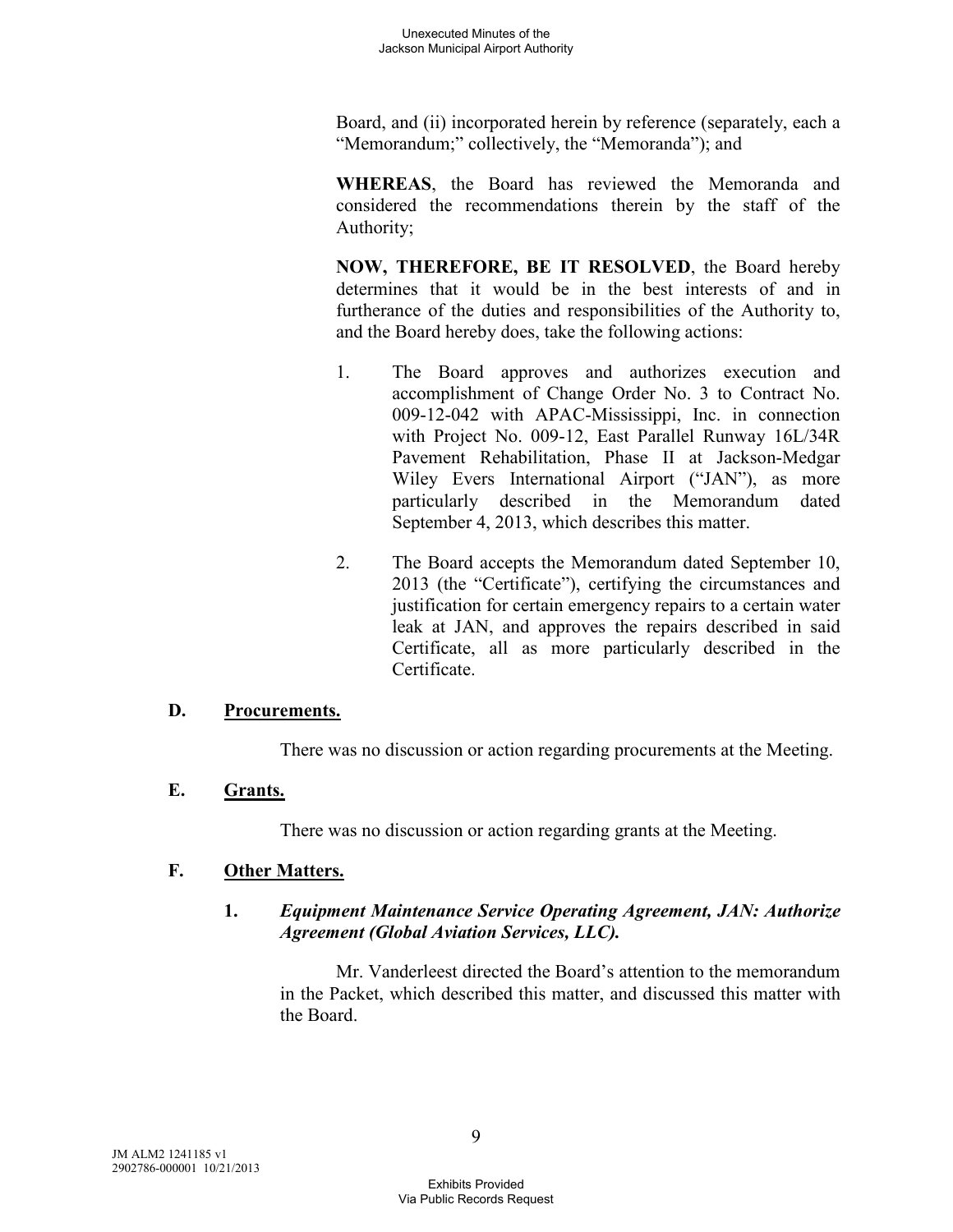After discussion, upon motion duly made by Commissioner Stewart, seconded by Commissioner Irvin, and unanimously approved by the affirmative votes of all Commissioners present, the Board adopted the following resolution.

### **RESOLUTION APPROVING AND AUTHORIZING EQUIPMENT MAINTENANCE SERVICES LEASE AND OPERATING AGREEMENT WITH GLOBAL AVIATION SERVICES, LLC**

**WHEREAS**, the staff of the Jackson Municipal Airport Authority (the "Authority") has recommended that the Board of Commissioners (the "Board") of the Authority approve and authorize negotiation and execution of an equipment maintenance services lease and operating agreement with Global Aviation Services, LLC ("Global") to allow Global to lease approximately 2,880 square feet of space in the South Cargo facility at Jackson-Medgar Wiley Evers International Airport ("JAN") at the rate of \$280 per month and provide ground service equipment maintenance and repairs for Delta Air Lines at JAN (the "Global Service Agreement"), pursuant to which the Authority will also receive five percent (5%) of the monthly gross revenues generated under the Global Service Agreement; all as more particularly described in the memorandum dated September 13, 2013, which is (x) included in the packet distributed to the Board prior to the September 26, 2013, Special Meeting of the Board, and (y) incorporated herein by reference (the "Memorandum"); and

**WHEREAS**, the Board has reviewed the Memorandum and considered the recommendations therein by the staff of the Authority;

**NOW, THEREFORE, BE IT RESOLVED**, the Board hereby determines that it would be in the best interests of and in furtherance of the duties and responsibilities of the Authority to, and the Board hereby does, approve and authorize negotiation and execution of the Global Service Agreement, said Global Service Agreement to be in such form and to contain such terms and conditions consistent with the Memorandum as may be deemed appropriate by the Chief Executive Officer of the Authority, as evidenced by his execution thereof.

# **2.** *Authorize Amendment to Federal Aviation Administration Lease.*

Mr. Vanderleest directed the Board's attention to the memorandum in the Packet, which described this matter, and discussed this matter with the Board.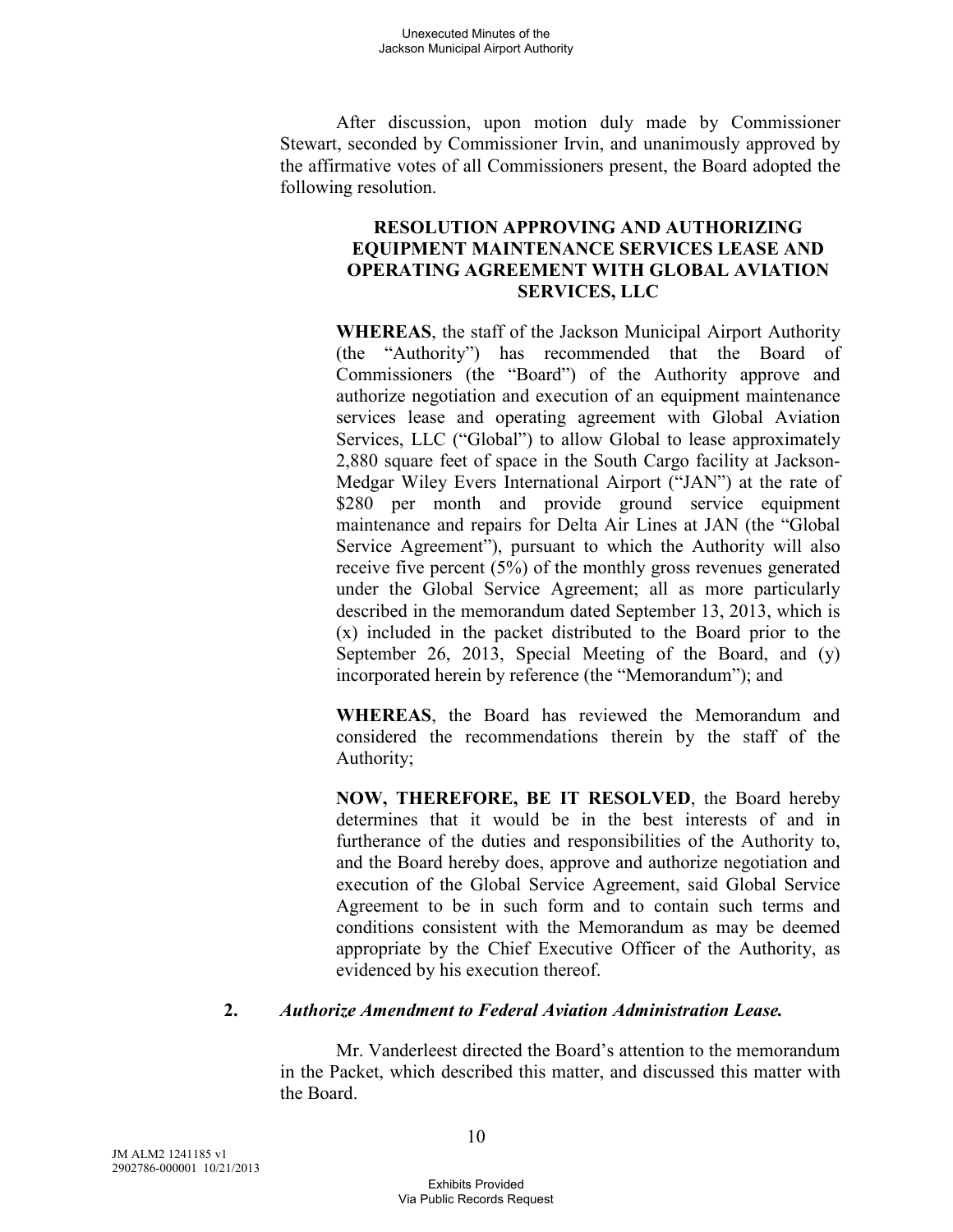After discussion, upon motion duly made by Commissioner Stewart, seconded by Commissioner Irvin, and unanimously approved by the affirmative votes of all Commissioners present, the Board adopted the following resolution.

# **RESOLUTION APPROVING AND AUTHORIZING LEASE AGREEMENT BETWEEN THE AUTHORITY AND THE FEDERAL AVIATION ADMINISTRATION**

**WHEREAS**, the Federal Aviation Administration (the "FAA") currently leases approximately 8,439 square feet of space in various locations in the Main Terminal Building at Jackson-Medgar Wiley Evers International Airport (the "Leased Premises") (the "Existing FAA Lease"); and

**WHEREAS**, the Existing FAA Lease expires on September 30, 2013, and the FAA has expressed a desire to negotiate a new lease agreement for the Leased Premises; and

**WHEREAS**, the staff of the Jackson Municipal Airport Authority (the "Authority") has recommended that the Board of Commissioners (the "Board") of the Authority approve and authorize negotiation and execution of a new lease agreement with the FAA for the Leased Premises based on the current terminal rental rate of \$75.75 per square foot per year for a 5-year lease term, or a rental rate of \$77.89 per square foot per year for a 1-year lease term (either, the "New FAA Lease"), all as more particularly described in the memorandum dated September 13, 2013, which is (i) included in the packet distributed to the Board prior to the September 26, 2013, Special Meeting of the Board, and (ii) incorporated herein by reference (the "Memorandum"); and

**WHEREAS**, the Board has reviewed the Memorandum and considered the recommendations therein by the staff of the Authority;

**NOW, THEREFORE, BE IT RESOLVED**, the Board hereby determines that it would be in the best interests of and in furtherance of the duties and responsibilities of the Authority to, and the Board hereby does, approve and authorize negotiation and execution of the New FAA Lease with the rental rate of the New FAA Lease to be dependent upon the term of the New FAA Lease as described in the Memorandum, said New FAA Lease to be in such form and to contain such terms and conditions consistent with the Memorandum as may be deemed appropriate by the Chief Executive Officer of the Authority, as evidenced by his execution thereof.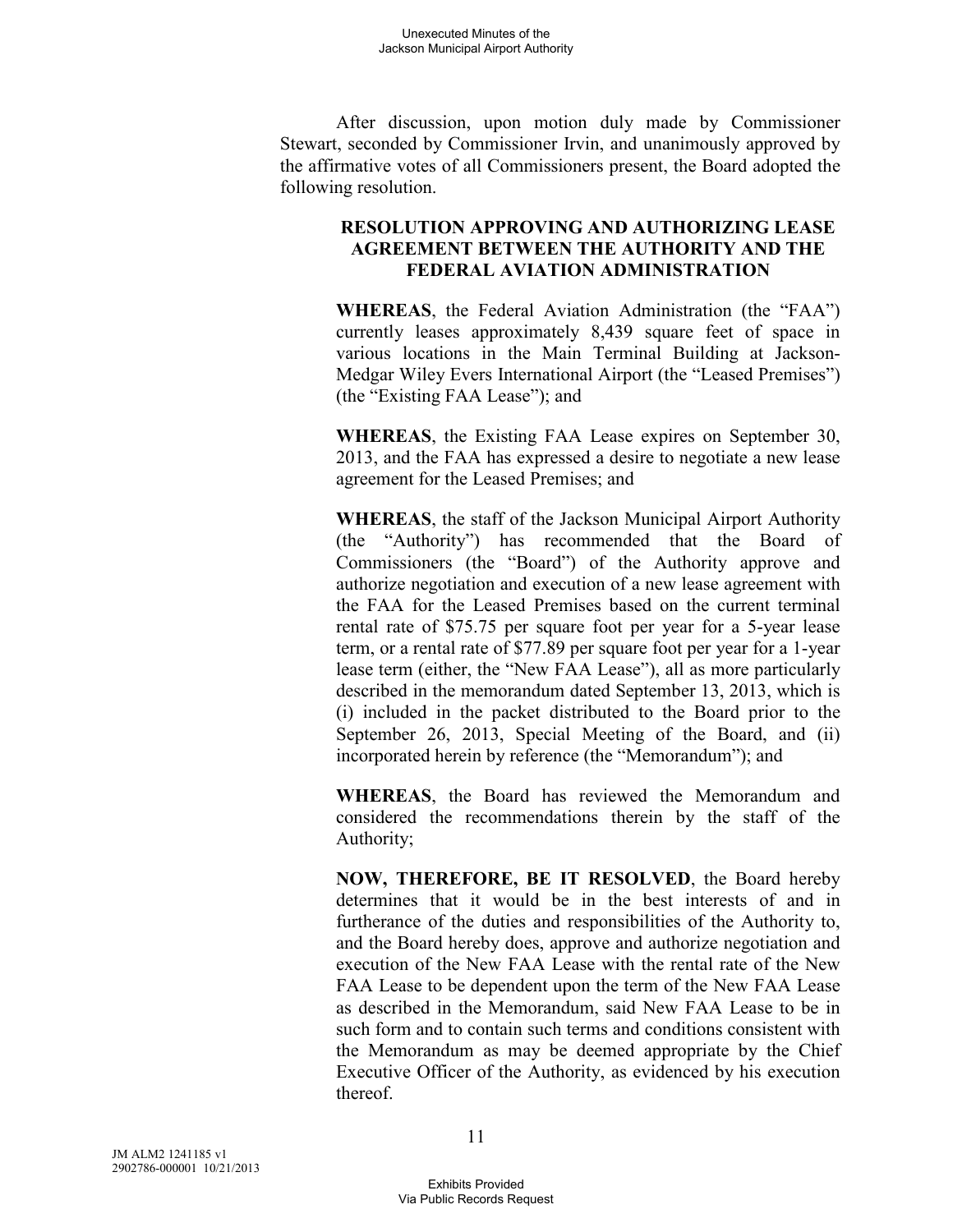#### **3.** *FY 2014 Insurance: Accept Proposal.*

Mr. Vanderleest directed the Board's attention to the memorandum in the Packet, which described this matter, and discussed this matter with the Board.

After discussion, upon motion duly made by Commissioner Stewart, seconded by Commissioner Irvin, and unanimously approved by the affirmative votes of all Commissioners present, the Board adopted the following resolution.

# **RESOLUTION APPROVING AND AUTHORIZING PURCHASE OF FISCAL YEAR 2014 PROPERTY, CASUALTY AND LIABILITY INSURANCE**

**WHEREAS**, the staff of the Jackson Municipal Airport Authority (the "Authority") has recommended that the Board of Commissioners (the "Board") of the Authority approve and authorize acceptance of a certain insurance renewal proposal (the "FY2014 Insurance Proposal") submitted by SouthGroup Insurance Services ("SouthGroup"), the Authority's insurance consultant, said FY2014 Insurance Proposal being more fully set out in that certain memorandum dated September 13, 2013, which is (i) included in the packet distributed to the Board prior to the September 26, 2013, Special Meeting of the Board, and (ii) incorporated herein by reference (the "Memorandum"); and

**WHEREAS**, the Board has reviewed the Memorandum and considered the recommendations therein by the staff of the Authority;

**NOW, THEREFORE, BE IT RESOLVED**, the Board hereby determines that it would be in the best interests of and in furtherance of the duties and responsibilities of the Authority to, and the Board hereby does, (i) approve and authorize acceptance of and payment for the FY2014 Insurance Proposal as set out in the Memorandum, and (ii) authorize and direct the Chief Executive Officer of the Authority to take all necessary and appropriate steps to implement the FY2014 Insurance Proposal.

# **4.** *Bond Inducement Resolution.*

At Mr. Vanderleest's request, Mr. Moore explained the purpose of a "bond inducement resolution," which is to state the public body's present intent to issue bonds for certain projects. The adoption of a "bond inducement resolution" allows public bodies to capitalize the costs for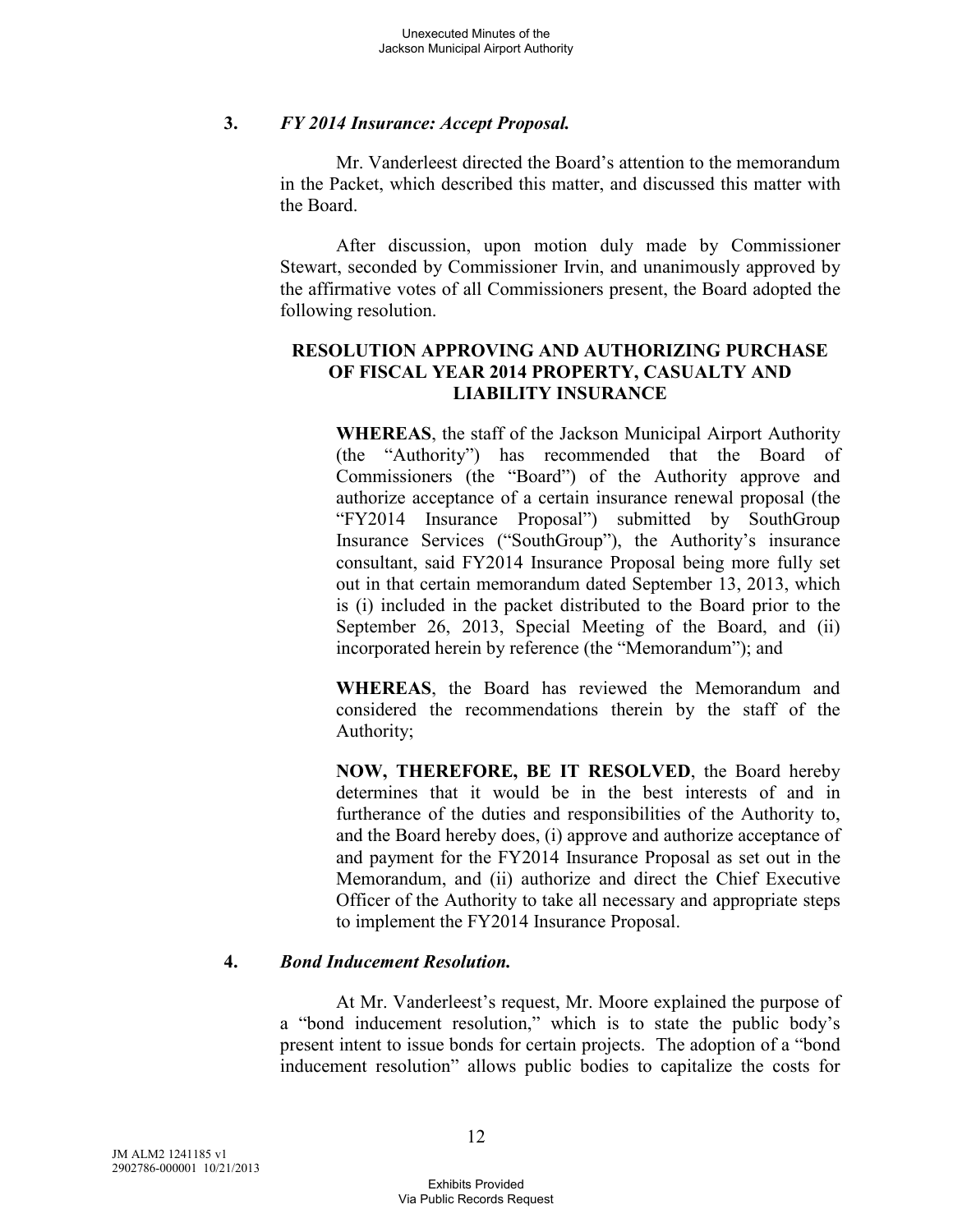those projects, including those costs incurred prior to actual issuance of the bonds.

Mr. Moore then discussed with the Board a proposed "bond inducement resolution" for consideration by the Board. During discussion, Mr. Vanderleest and the Board discussed the various projects identified in the draft resolution to be funded by the proposed bond issue.

After discussion, upon motion duly made by Commissioner Irvin, seconded by Commissioner Stewart, and unanimously approved by the affirmative votes of all Commissioners present, the Board adopted the following resolution.

#### **RESOLUTION AUTHORIZING AND DIRECTING PREPARATIONS FOR THE SALE AND ISSUANCE OF ONE OR MORE SERIES OF AIRPORT REVENUE BONDS IN AN AGGREGATE PRINCIPAL AMOUNT NOT TO EXCEED \$30,000,000; AND FOR RELATED PURPOSES**

**WHEREAS**, the Jackson Municipal Airport Authority (the "Authority"), a body corporate and politic of the State of Mississippi (the "State"), was created by the City of Jackson, Mississippi (the "City"), pursuant to the provisions of the Airport Authorities Law, Section 61-3-1 et seq., Mississippi Code of 1972, as amended (the "Act"), for the purpose of planning, establishing, developing, constructing, enlarging, improving, maintaining, equipping, operating, regulating and protecting the Jackson-Medgar Wiley Evers International Airport ("JAN") located in Rankin County, Mississippi, and Hawkins Field Airport ("Hawkins Field") located in Hinds County, Mississippi; and

**WHEREAS**, the Board of Commissioners (the "Board") of the Authority is the governing body for the Authority; and

**WHEREAS**, the Act authorizes the Authority to issue revenue bonds of the Authority for the purposes set forth in the Act; and

**WHEREAS**, the Act authorizes the Board, among other things, to provide for the terms and details of revenue bonds and to sell revenue bonds at public or private sale (which sale shall be on such terms and in such manner as the Board shall determine to be in the Authority's best interest); and

**WHEREAS**, the Authority, acting by and through the Board, has heretofore, from time-to-time, issued various series of prior obligations of the Authority for the principal purpose of financing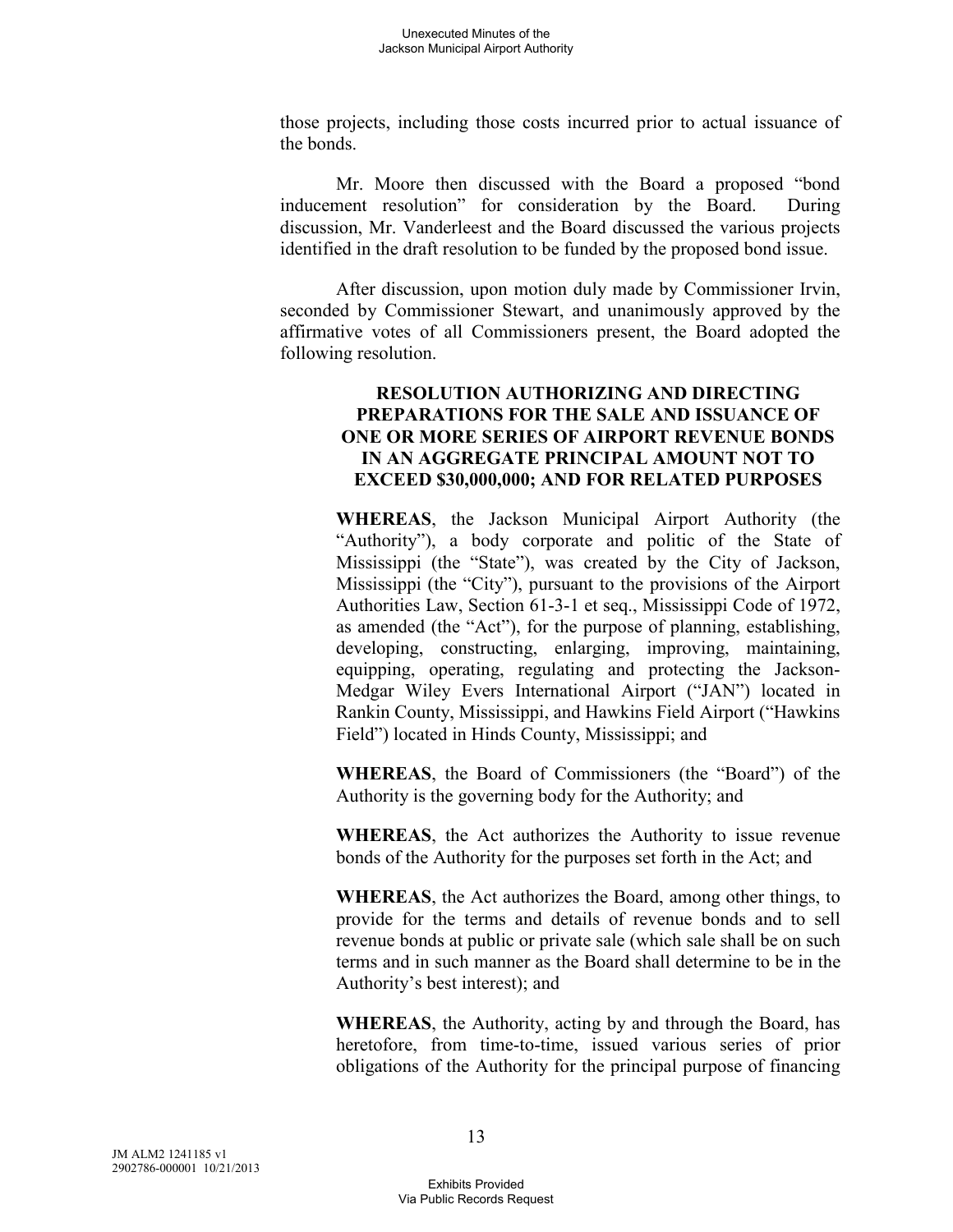and/or refinancing the acquisition and/or improvements of various projects of the Authority; and

**WHEREAS**, the Authority intends to authorize the contemporaneous sale and issuance of one or more series of revenue bonds in an aggregate principal amount of not to exceed Thirty Million Dollars (\$30,000,000.00) (the "Revenue Bonds") to finance the costs of the following projects: (a) East and West Concourse security checkpoint expansions, passenger concourse renovations and air traffic control tower improvements at JAN; (b) evaluation of and improvements to power resources, boiler plant modifications, and standby power and electrical vault improvements at JAN; (c) assessments of and repairs to aircraft parking aprons at JAN; (d) assessments of and repairs to Runway 16R/34L, Taxiway Alpha, Taxiway Bravo, Taxiway Charlie, and connecting taxiways and taxi lanes at JAN; (e) replacement of fixed mounted boarding bridges at Aircraft Gates 2 and 16 at JAN; (f) interactive employee training system updates and Spanish language training modules; (g) airport entrance and terminal roadway system rehabilitation at JAN; (h) funding one or more debt service reserve funds for the Revenue Bonds; (i) payment of capitalized interest on the Revenue Bonds; and (j) payment of the costs of issuance of the Revenue Bonds (collectively the "Projects"), all for the purpose of improving the operations of JAN and Hawkins Field; and

**WHEREAS**, the Board is authorized pursuant to the Act to provide funding for the Projects through the issuance of airport revenue bonds such as the Revenue Bonds; and

**WHEREAS**, the financing of the Projects will comply with the provisions of the Act and the Authority has determined that it is necessary and advisable for the Authority to provide financing for the Projects through the issuance of the Revenue Bonds; and

**WHEREAS**, the Revenue Bonds shall not constitute a debt of the City of Jackson, the State of Mississippi , or any political subdivision thereof, other than the Authority, and shall be payable solely from the revenues of the Authority legally available for the payment thereof; and

**WHEREAS**, the Authority anticipates that it may incur expenses in connection with the Projects prior to the issuance of the Revenue Bonds and desires and intends to reimburse itself for costs incurred with respect to the Projects;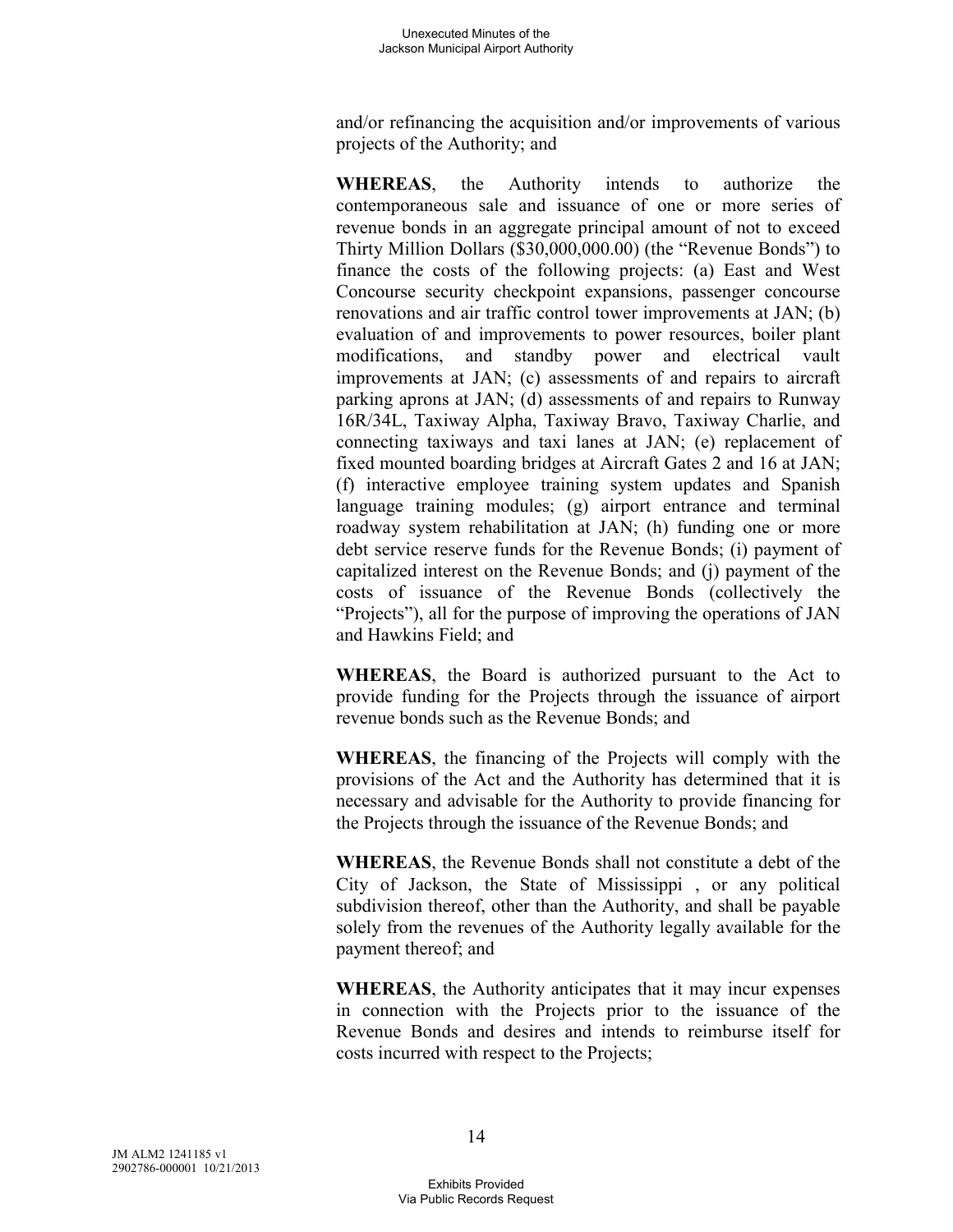# **NOW, THEREFORE, BE IT RESOLVED AND ORDERED BY THE BOARD OF COMMISSIONERS OF THE AUTHORITY, ACTING FOR AND ON BEHALF OF THE AUTHORITY, AS FOLLOWS:**

**SECTION 1.** This resolution is adopted pursuant to the Act and the Constitution and laws of the State of Mississippi.

**SECTION 2**. The Board, as the governing body for the Authority, does hereby declare its intention to issue the Revenue Bonds in one or more series in a principal amount not to exceed Thirty Million Dollars (\$30,000,000.00) to finance the Projects.

**SECTION 3.** The Chair of the Board of Commissioners of the Authority and the Chief Executive Officer of the Authority are each hereby appointed representatives of the Authority (the "Representatives") for the purposes of preparing, on behalf of the Authority, for the sale and issuance of the Revenue Bonds in one or more series in accordance with the terms and provisions of this resolution and the applicable requirements of the Act for the purpose of financing the costs of the Projects.

**SECTION 4.** In full compliance with the Act, the Representatives, or either of them, are hereby authorized and directed to publish a copy of this resolution or amendatory resolution, if any, in newspapers published in and having a general circulation in the City of Jackson, Hinds County, Mississippi and Rankin County, Mississippi.

**SECTION 5.** The Authority hereby declares its official intent to reimburse itself from the proceeds from the sale of the Revenue Bonds for expenses incurred with the respect to the Projects during the applicable Reimbursement Period. This resolution is intended as a declaration of official intent under Treasury Regulation 1.150- 2.

**SECTION 6.** If any one or more of the provisions of this resolution shall for any reason be held to be illegal or invalid, such illegality or invalidity shall not affect any of the other provisions of this resolution, but this resolution shall be construed and enforced as if such illegal or invalid provision or provisions had not been contained herein.

**SECTION 7.** This resolution shall take effect immediately and all resolutions and orders, or parts thereof, in conflict herewith, to the extent of such conflict, are repealed.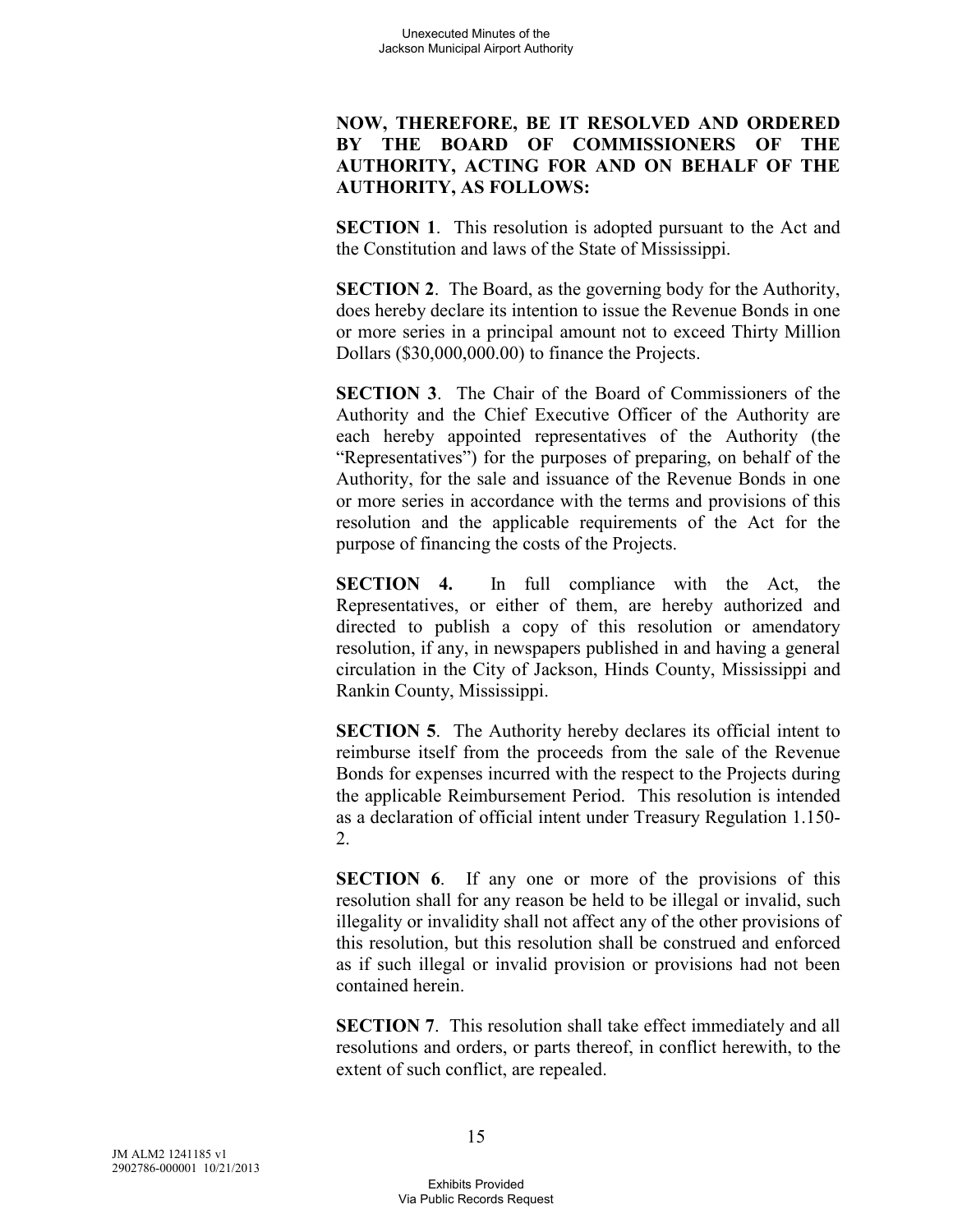### **5.** *Proposed Meeting Dates.*

Mr. Vanderleest directed the Board's attention to the memorandum in the Packet, which described this matter, and discussed this matter with the Board.

After discussion, upon motion duly made by Commissioner Stewart, seconded by Commissioner Irvin, and unanimously approved by the affirmative votes of all Commissioners present, the Board adopted the following resolution.

### **RESOLUTION ADOPTING SPECIAL MEETING DATES**

**WHEREAS**, the Board of Commissioners (the "Board") of the Jackson Municipal Airport Authority ("JMAA") has taken into consideration certain travel obligations of JMAA Commissioners and staff and certain upcoming holidays, and has determined that it is necessary to reschedule certain upcoming Board meetings;

**NOW, THEREFORE, BE IT RESOLVED**, the Board hereby determines that the following Board meetings shall be held in October, November and December 2013, and directs that proper notice of said meetings be distributed to the Board and general public in accordance with applicable law:

- 1. The Regular Work Session of the Board scheduled for 7:30 a.m. on Thursday, October 24, 2013, in the Community Room, Main Terminal Building, Jackson-Medgar Wiley Evers International Airport ("JAN") shall be held as scheduled.
- 2. The Regular Monthly Meeting of the Board scheduled for 4:00 p.m. on Monday, October 28, 2013, in the Main Terminal Building, Hawkins Field, shall be held as scheduled.
- 3. The Regular Work Session of the Board scheduled for 7:30 a.m. on Thursday, November 21, 2013, in the Community Room, Main Terminal Building, JAN, is hereby cancelled.
- 4. The Regular Monthly Meeting of the Board scheduled for 4:00 p.m. on Monday, November 25, 2013, in the Community Room, Main Terminal Building, JAN, is hereby cancelled.
- 5. A Special Board Meeting shall be held at 12:00 noon on Thursday, November 21, 2013, in the Community Room,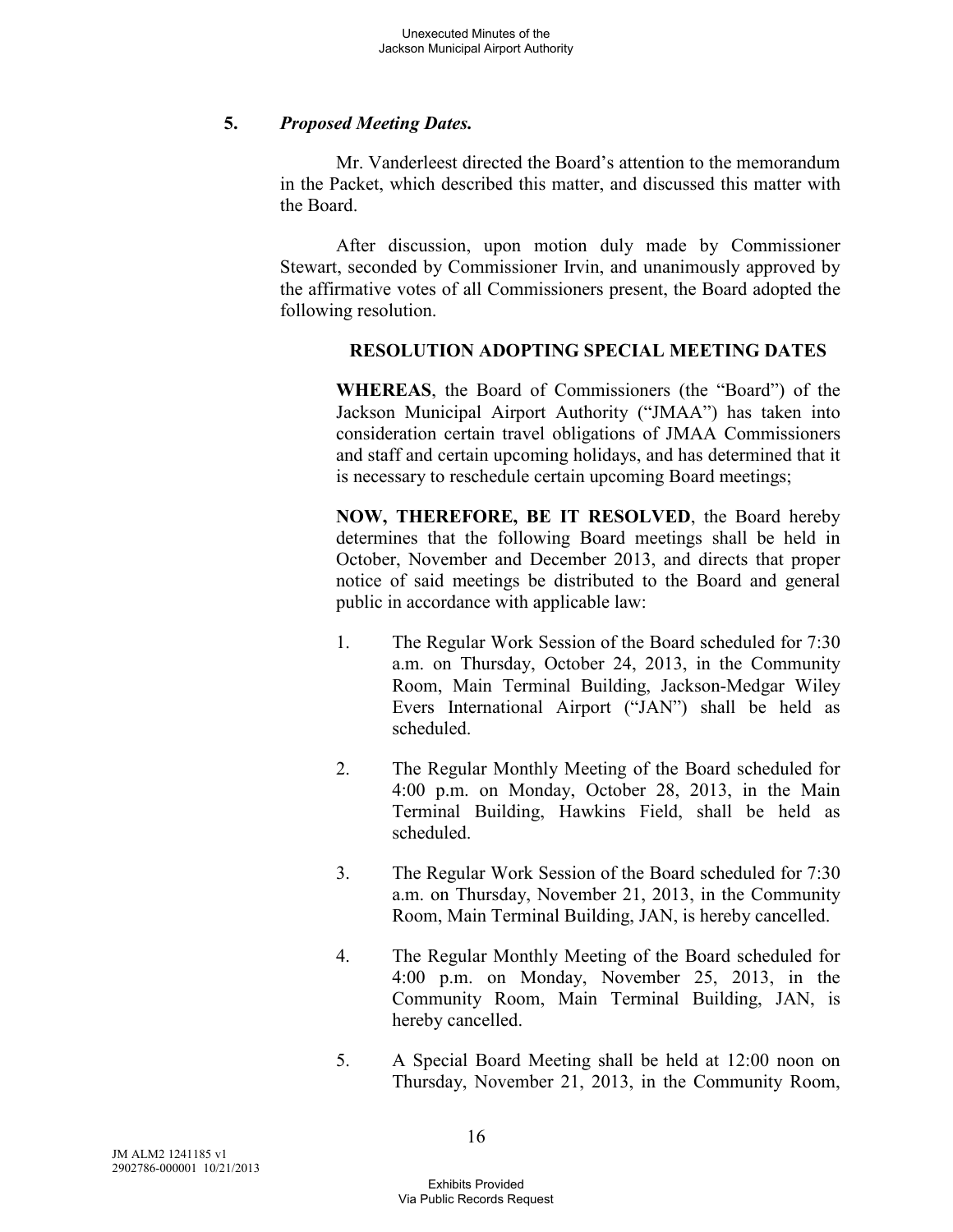Main Terminal Building, JAN. (There will be no Work Session in November.)

- 6. The Regular Work Session of the Board scheduled for 7:30 a.m. on Thursday, December 19, 2013, in the Community Room, Main Terminal Building, JAN, is hereby cancelled.
- 7. The Regular Monthly Meeting of the Board scheduled for 4:00 p.m. on Monday, December 23, 2013, in the Community Room, Main Terminal Building, JAN, is hereby cancelled.
- 8. A Special Board Meeting shall be held at 12:00 noon on Thursday, December 19, 2013, in the Community Room, Main Terminal Building, JAN. (There will be no Work Session in December.)

# **6.** *JMAA Employee Handbook: Approve.*

Mr. Vanderleest reminded the Board that a copy of the revised Employee Handbook had been available for review in the Authority's administrative office. Mr. Vanderleest said that he had received no comments or requests for revisions to the revised Employee Handbook, so he asked the Board to consider approving and adopting the revised Employee Handbook at this time.

After discussion, upon motion duly made by Commissioner Irvin, seconded by Commissioner Stewart, and unanimously approved by the affirmative votes of all Commissioners present, the Board adopted the following resolution.

# **RESOLUTION APPROVING AND ADOPTING EMPLOYEE HANDBOOK**

**WHEREAS**, the staff of the Jackson Municipal Airport Authority (the "Authority") has recommended that the Board of Commissioners (the "Board") of the Authority approve and adopt a certain revised Employee Handbook (the "Employee Handbook"), a draft copy of the Employee Handbook having been available for review by the Board prior to the September 26, 2013, Special Meeting of the Board; and

**WHEREAS**, the Board has considered said recommendation;

**NOW, THEREFORE, BE IT RESOLVED**, the Board hereby determines that it would be in the best interests of and in furtherance of the duties and responsibilities of the Authority to,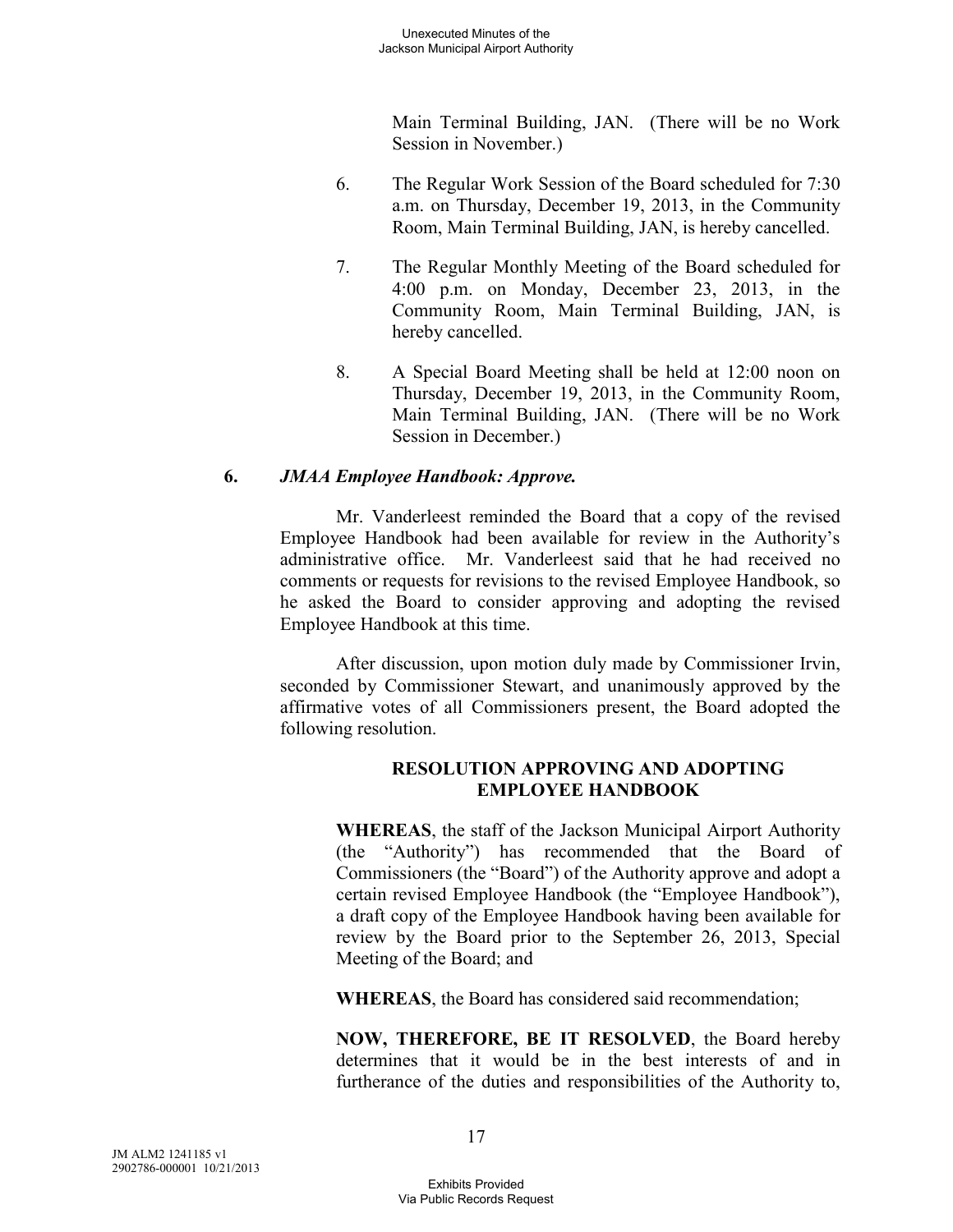and the Board hereby does: (i) approve and adopt the Employee Handbook and (ii) authorize its use and application on all matters covered therein.

### **7.** *Early Issues.*

Mr. Vanderleest asked the Board to consider approval of certain Early Issue Claims in the amount of \$81,736.30. A copy of the Early Issue Claims is attached as an exhibit to the minutes of the Meeting.

After discussion, upon motion duly made by Commissioner Irvin, seconded by Commissioner Stewart, and unanimously approved by the affirmative votes of all Commissioners present, the Board adopted the following resolution.

### **RESOLUTION APPROVING AND AUTHORIZING PAYMENT OF EARLY ISSUE CLAIMS**

**WHEREAS**, the staff of the Jackson Municipal Airport Authority (the "Authority") has recommended that the Board of Commissioners (the "Board") of the Authority approve and authorize prompt payment of certain early issue claims (the "Early Issue Claims"), a description of the Early Issue Claims being (i) attached as an exhibit to the minutes of the September 26, 2013, Special Meeting of the Board and (ii) incorporated herein by reference; and

**WHEREAS**, the Board has reviewed the Early Issue Claims and considered the recommendation by the staff of the Authority;

**NOW, THEREFORE, BE IT RESOLVED**, the Board hereby determines that the Early Issue Claims are appropriate and proper expenses incurred in connection with authorized responsibilities and duties of the Authority, and hereby approves and authorizes prompt payment of the Early Issue Claims in the total amount of \$81,736.30.

# **8.** *Board Travel.*

Mr. Vanderleest asked the Board if any Commissioners wished to consider authorizing any travel for Commissioners not previously authorized.

After discussion, upon motion duly made by Commissioner Glover, seconded by Commissioner Stewart, and unanimously approved by the affirmative votes of all Commissioners present, the Board adopted the following resolution.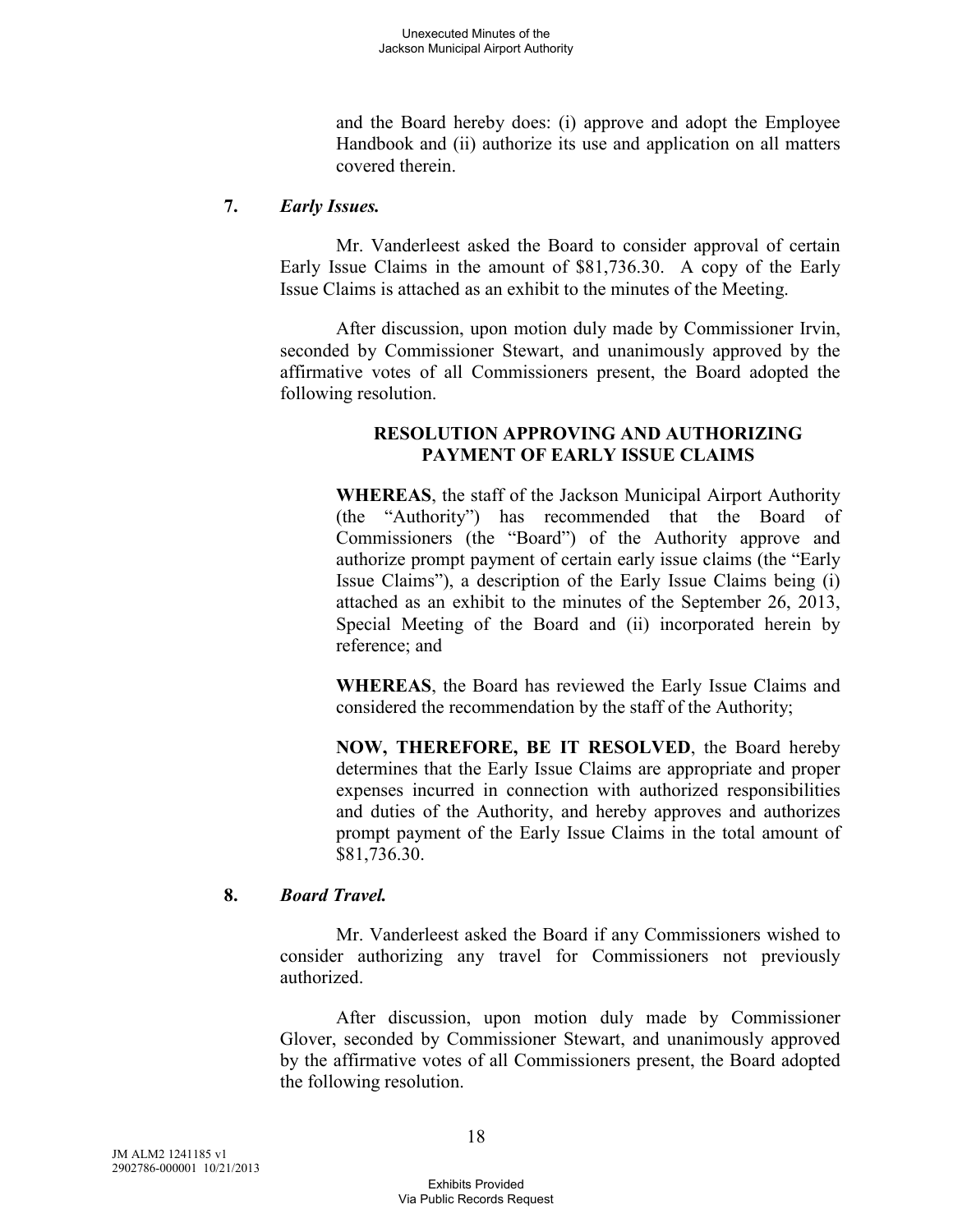### **RESOLUTION APPROVING BOARD TRAVEL TO AND PARTICIPATION IN (I) THE BOYD GROUP INTERNATIONAL'S 18TH ANNUAL INTERNATIONAL AVIATION FORECAST SUMMIT ON NOVEMBER 3-5, 2013, IN BALTIMORE, MARYLAND; AND (II) THE AMERICAN ASSOCIATION OF AIRPORT EXECUTIVES SIXTH ANNUAL AIRPORTS GOING GREEN CONFERENCE ON NOVEMBER 12-14, 2013, IN CHICAGO, ILLINOIS**

**WHEREAS**, the Board of Commissioners (the "Board") of the Jackson Municipal Airport Authority (the "Authority") has reviewed the agenda and considered the benefits which would accrue to the Authority from attendance by the Authority's Commissioners at the (i) Boyd Group International's  $18<sup>th</sup>$  Annual International Aviation Forecast Summit in Baltimore, Maryland on November 3-5, 2013; and (ii) the American Association of Airport Executives (AAAE) Sixth Annual Going Green Conference in Chicago, Illinois, on November 12-14, 2013 (collectively, the "Conferences");

**NOW, THEREFORE, BE IT RESOLVED**, the Board hereby determines that participation by the Authority's Commissioners in the Conferences would be beneficial to Authority, and hereby approves and authorizes travel to the Conferences by the Authority's Commissioners and reimbursement of reasonable expenses incurred by the Authority's Commissioners in connection with attendance at the Conferences, all in accordance with the Authority's Board Travel Policy.

#### **9.** *JMAA Board of Commissioners Elections.*

Chair Patton reminded the Board that, in accordance with the Bylaws of the Authority, the Board was expected to elect a Chair and Vice Chair at the Regular Monthly Meeting of the Board in September of each year to serve during the next fiscal year of the Authority, which begins on October 1 each year.

During discussion, Commissioners Glover and Irvin reminded the Board that the Board has consistently allowed officers to serve two year terms, and the current officers had only served one year in their present positions.

After discussion, upon motion duly made by Commissioner Glover, seconded by Commissioner Irvin, and unanimously approved by the affirmative votes of all Commissioners present, the Board elected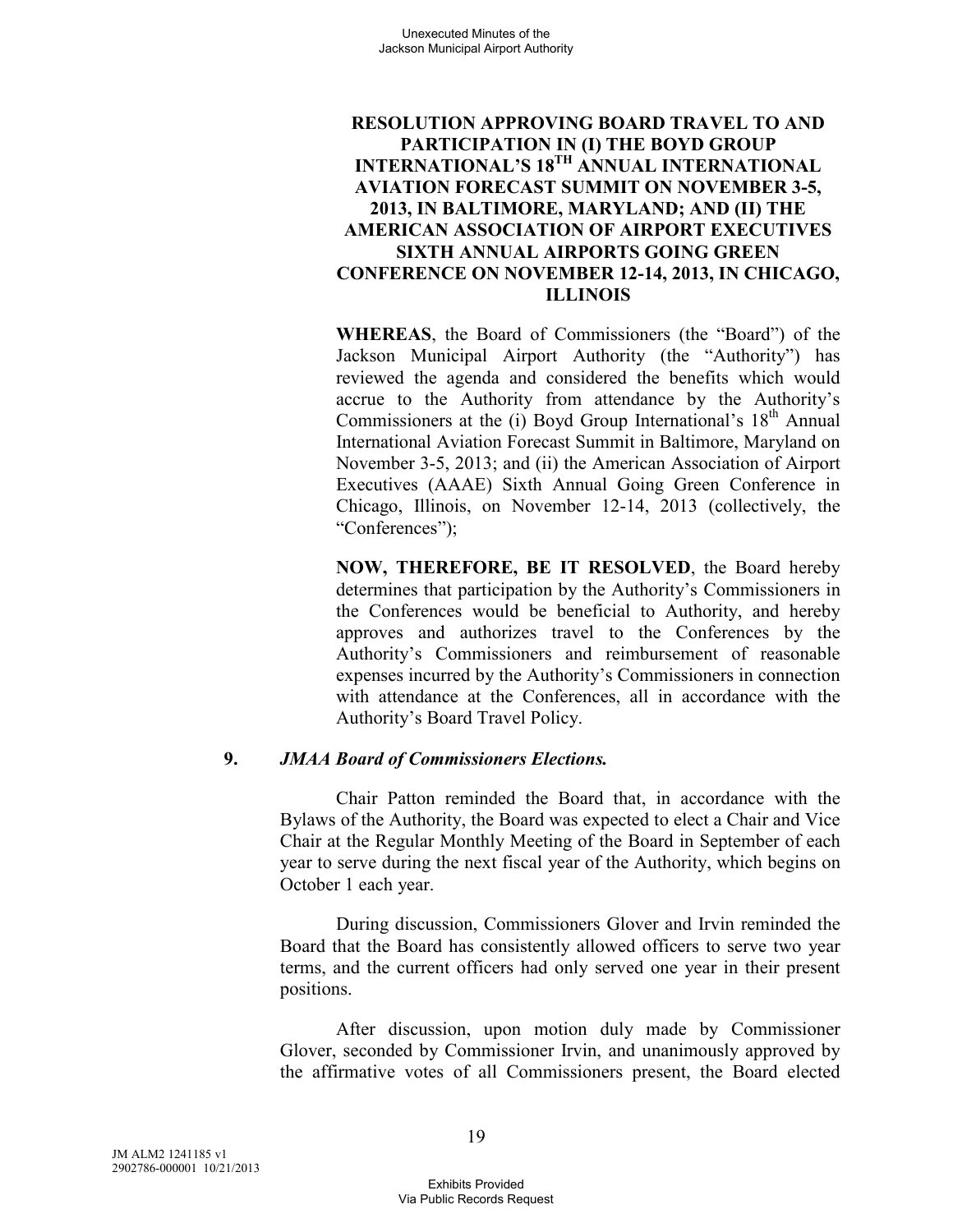Johnnie Patton to serve a second term as Chair of the Board, and Dr. Sylvia Stewart to serve a second term as Vice Chair of the Board.

[Commissioner Glover left the Meeting at this time.]

### **VII. CLOSED SESSION.**

At approximately 12:40 p.m., after discussion, upon motion duly made by Commissioner Stewart, seconded by Commissioner Irvin, and unanimously approved by the affirmative votes of all Commissioners present, the Board adopted a resolution authorizing the Board to enter Closed Session for the limited purpose of considering whether to enter Executive Session for the limited purpose of discussing and taking action on a confidential personnel matter, specifically the job performance of the Chief Executive Officer of JMAA, Mr. Dirk Vanderleest, which qualified under Mississippi law to be considered in Executive Session and which required confidential discussion and action, if any.

The Board asked Mr. Moore and Mr. Wagner to remain during the Closed Session. Everyone else present at the Meeting left the Community Room at this time.

At approximately 12:42 p.m., the Board met in Closed Session.

At approximately 12:43 p.m., upon motion duly made by Commissioner Stewart, seconded by Commissioner Irvin, and unanimously approved by the affirmative votes of all Commissioners present, the Board voted to enter into Executive Session for the limited purpose of discussing and taking action, if any, regarding a confidential personnel matter, specifically the job performance of the Chief Executive Officer of JMAA, Mr. Dirk Vanderleest, which qualified under Mississippi law to be considered in Executive Session and which required confidential discussion and action, if any.

The Board asked everyone present during the Closed Session to remain for the Executive Session.

Mr. Wagner informed those outside the Meeting that the Board had voted to enter Executive Session to discuss and consider taking action on a confidential personnel matter, specifically the job performance of the Chief Executive Officer of JMAA, Mr. Dirk Vanderleest.

#### **VIII. EXECUTIVE SESSION.**

At 12:45 p.m., the Board met in Executive Session.

# **IX. OPEN SESSION.**

At approximately 12:55 p.m., the Board reconvened the Meeting in Open Session. Mr. Wagner invited those outside the Meeting back into the Meeting. Mr. Vanderleest, Ms. Wilson, Mr. Wilson and Ms. Woodward rejoined the Meeting.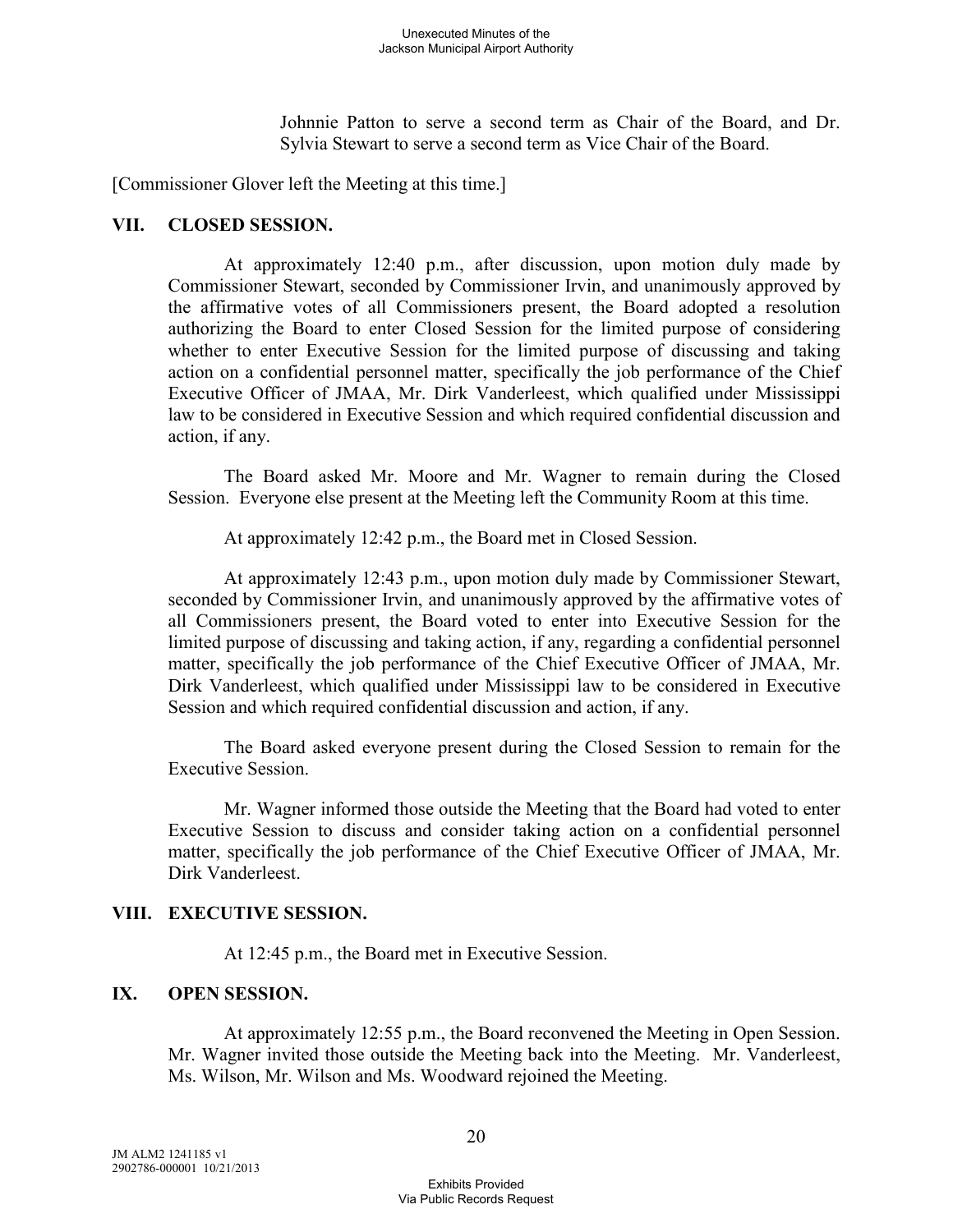Chair Patton announced that, during the Executive Session, the Board had considered the job performance of the Chief Executive Officer of JMAA, Mr. Dirk Vanderleest, and had discussed whether he merited a raise in compensation, but no action had been taken.

#### **X. FISCAL YEAR 2014 OPERATING BUDGET, JMAA (CONTINUED).**

At Chair Patton's request, Mr. Vanderleest discussed the proposed JMAA Fiscal Year 2014 Operating Budget (the "FY2014 Budget"), a copy of which is attached as an exhibit to the minutes of the Meeting.

During discussion, Chair Patton, Vice Chair Stewart and Commissioner Irvin thanked the staff for their excellent work on behalf of the Authority. Each expressed particular appreciation to Mr. Vanderleest for his excellent performance as Chief Executive Officer.

After discussion, upon motion duly made by Commissioner Irvin, seconded by Commissioner Stewart, and unanimously approved by the affirmative votes of all Commissioners present (Commissioner Glover not being present at this time), the Board adopted the following resolution.

# **RESOLUTION APPROVING AND ADOPTING FISCAL YEAR 2014 OPERATING BUDGET AND APPROVING COMPENSATION INCREASE FOR CHIEF EXECUTIVE OFFICER**

**WHEREAS**, the staff of the Jackson Municipal Airport Authority (the "Authority") has presented a proposed operating budget for Fiscal Year 2014, which includes airline rates and other charges for Fiscal Year 2014 (the "FY2014 Budget"), to the Board of Commissioners (the "Board") of the Authority for review and approval, a copy of said FY2014 Budget being (i) attached as an exhibit to the minutes of the September 26, 2013, Special Meeting of the Board and (ii) incorporated herein by reference; and

**WHEREAS**, during consideration of the FY2014, the Board noted that the FY2014 Budget included a 3% increase in overall employee compensation, with individual merit based raises to be determined by JMAA senior staff and supervisors; and

**WHEREAS**, the Board is charged with setting annual compensation for the Chief Executive Officer of the Authority (the "CEO") when considering the budget each year; and

**WHEREAS**, the Board has reviewed and considered the FY2014 Budget and Mr. Vanderleest's job performance as CEO;

**NOW, THEREFORE, BE IT RESOLVED**, the Board hereby determines that it would be in the best interests of and in furtherance of the duties and